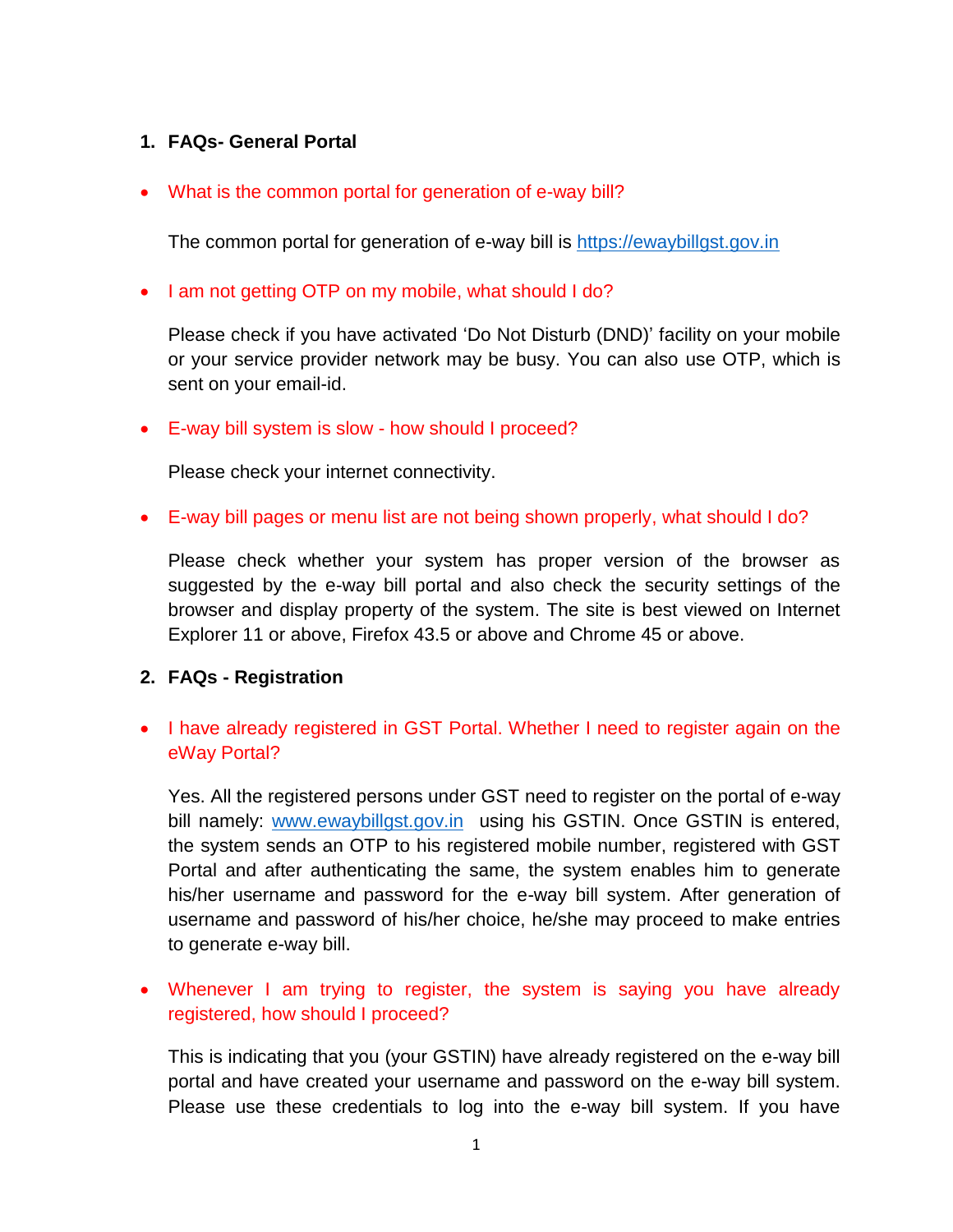forgotten username or password, then please use the 'Forgot Username' or 'Forgot Password' facility provided on the portal to recollect your username or create new password accordingly.

• Whenever I am trying to register, the system is saying there is no contact (Mobile) number with this GSTIN in GST Common Portal, how should I resolve this issue?

This is indicating that e-way bill system is unable to get the contact details (mobile number of email address) for your GSTIN from the GST Common Portal (www.gst.gov.in). Please contact GST helpdesk 0120-4888999.

• Whenever, I'm trying to register with my GSTIN, the system is saying 'Invalid GSTIN' or the details for this GSTIN are not available in GST Common Portal. How should I resolve this issue?

This is indicating that the GSTIN entered by you is wrong or your GSTIN details is not available in the GST Common Portal. Please check the GSTIN entered or go to the GST portal [\(www.gst.gov.in\)](http://www.gst.gov.in/) and check the details of your GSTIN under 'Search Taxpayer' tab.

• Whenever I am trying to register, the system is showing wrong address or mobile number. How should I resolve this issue?

This is indicating that you might have updated your business registration details in the GST Common Portal recently. Please click the 'Update from Common Portal' button on the eway bill portal, to pull the latest data from the GST Common Portal. If even after this action, wrong data is displaying, kindly update the details in GST common portal through amendment process.

**3. FAQs - Enrolment** 

.

Why the transporter needs to enroll on the e-way bill system?

There may be some transporters, who are not registered under the Goods and Services Tax Act, but such transporters cause the movement of goods for their clients. They need to enroll on the e-way bill portal to get 15 digit Unique Transporter Id.

What is TRANSIN or Transporter ID?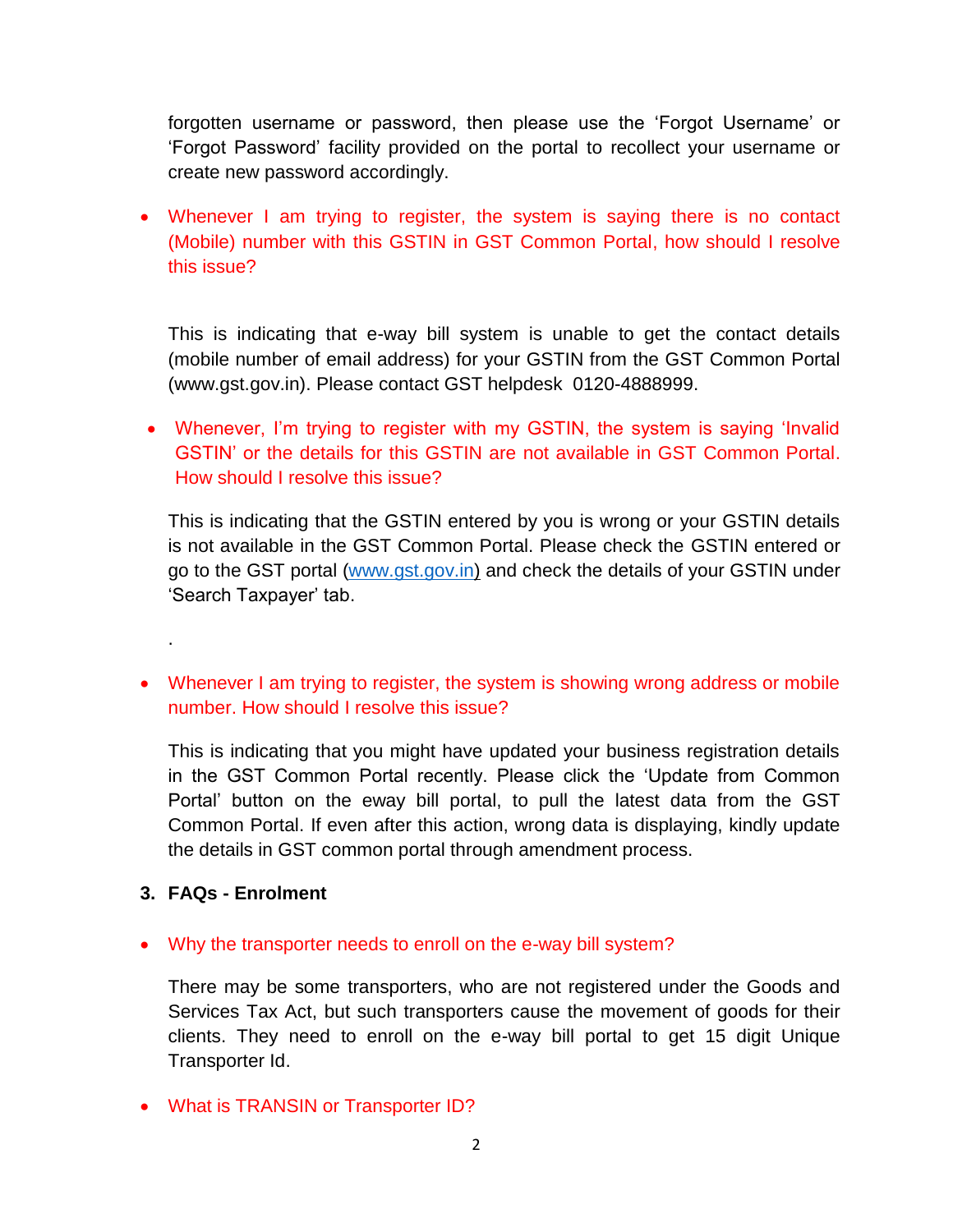TRANSIN or Transporter id is 15 digit unique number generated by EWB system for unregistered transporter, once he enrolls on the system which is similar to GSTIN format and is based on state code, PAN and Check sum digit. This TRANSIN or Transporter id can be shared by transporter with his clients, who may enter this number while generating e-waybills for assigning goods to him for transportation.

• How does the unregistered transporter get his unique id or transporter id?

The transporter is required to provide the essential information for enrolment on the EWB portal. The transporter id is created by the EWB system after furnishing the requisite information. The details of information to be furnished is available in the user manual.

• I am unable to enroll as transporter as the system is saying 'PAN details are not validated'?

This is indicating that PAN name and Number, entered by you, are not getting validated by the CBDT/ Income Tax system. Please enter exact name and number as in income tax database.

• I am unable to enroll as transporter as the system is saying 'Aadhaar details are not validated'?

This is indicating that Aadhaar Number, name in Aadhaar and mobile number, entered by you, are not getting validated by the Aadhaar system. Please enter correct details. However, the Aadhaar number is not must for enrolment process and the person can enrol giving his PAN Number also.

 Whenever, I am trying to enroll as transporter, the system is saying you are already registered under GST system and go and register using that GSTIN.

This is indicating that you are a registered taxpayer with valid GSTIN, since a validation is done on the PAN you have entered. You need not enroll again as transporter but use your GSTIN to register on eway bill portal.

• Whenever I am trying to enroll as a transporter, the system is saying you have already enrolled.

This is indicating that you have already enrolled on the e-way bill portal by providing your PAN, business and other details and created your username and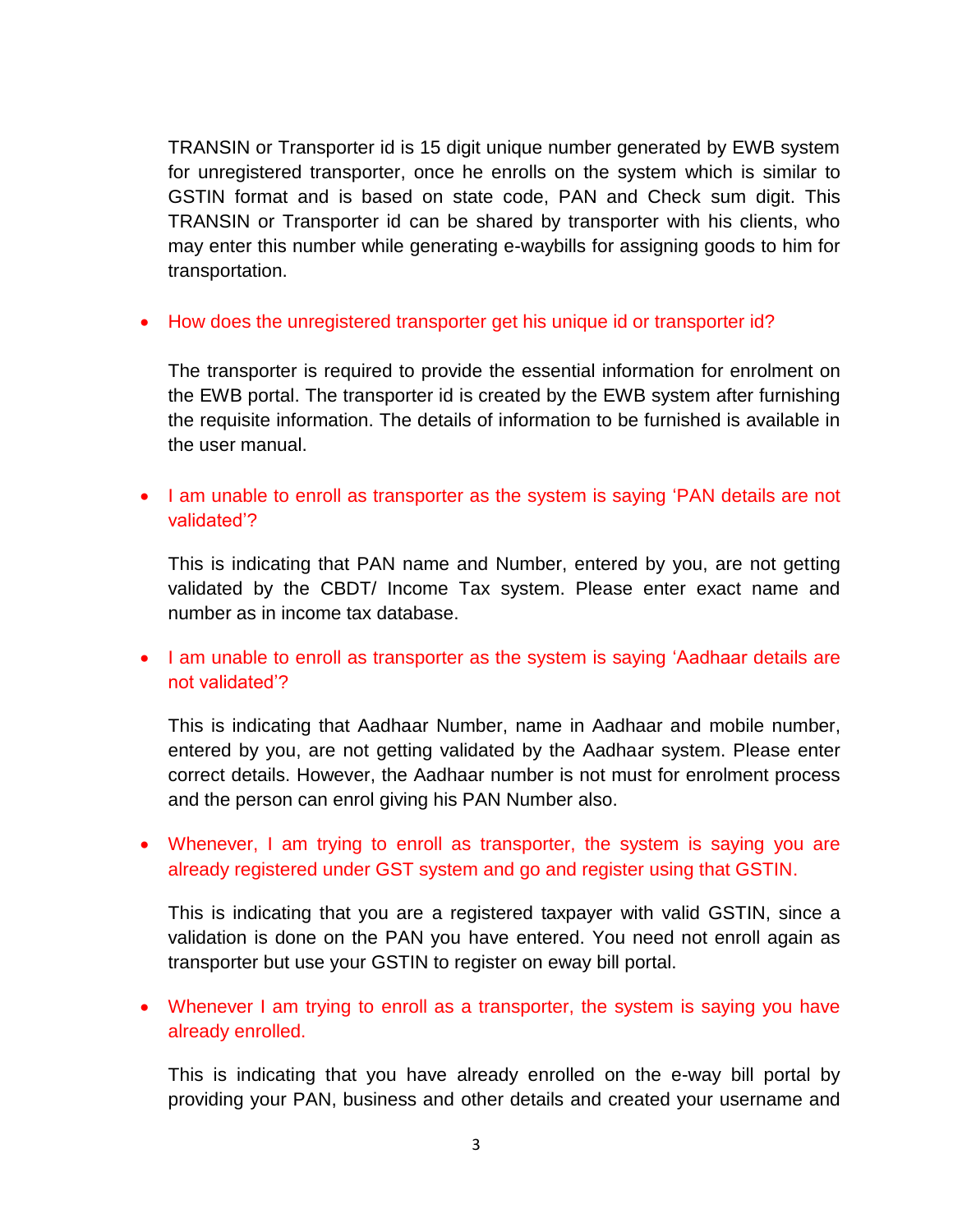password. Please use them to log into the e-way bill system. If you have forgotten the username or password, then please use the 'Forgot Username' or 'Forgot Password' facility provided on the portal to recollect your username or create new password accordingly.

## **4. FAQs - Login**

 Whenever, I am trying to login the system says 'Invalid Login…Please check your username and password'. How should I resolve this issue?

This is indicating that you are trying to login to the e-way bill system with incorrect username and password. Please check the username and password being used to login to the system. If you have forgotten the username or password, then please use the 'Forgot Username' or 'Forgot Password' facility provided on the portal to recollect your username or create new password accordingly.

 Whenever, I am trying to login the system says 'Your account has been frozen'. How should I resolve this issue?

This is indicating that your account has been frozen because you might have cancelled your registration or your GSTIN has been de-activated in the GST Common Portal. Please visit the GST Common Portal [\(www.gst.gov.in\)](http://www.gst.gov.in/) to find the status of your GSTIN under 'Search Taxpayer' tab. In case you are able to log in on GST portal but not log on e-Way Bill portal, please lodge your grievance at [https://selfservice.gstsystem.in/.](https://selfservice.gstsystem.in/)

 Whenever, I am trying to login the system says 'your account has been blocked…Pl try after 5 minutes. How should I resolve this issue?

This is indicating that you had tried to login to the e-way bill system with incorrect username and password for more than  $5$  times. Hence, the system has blocked your account for security reasons and it will be unblocked after 5 minutes.

What should I do, if I do not remember my username and password?

If you have forgotten the username or password, then use the 'Forgot Username' or 'Forgot Password' facility provided on the portal to recollect your username or create new password accordingly. The user needs to enter some details after authenticating the same via an OTP, then, user will be provided with the username and password.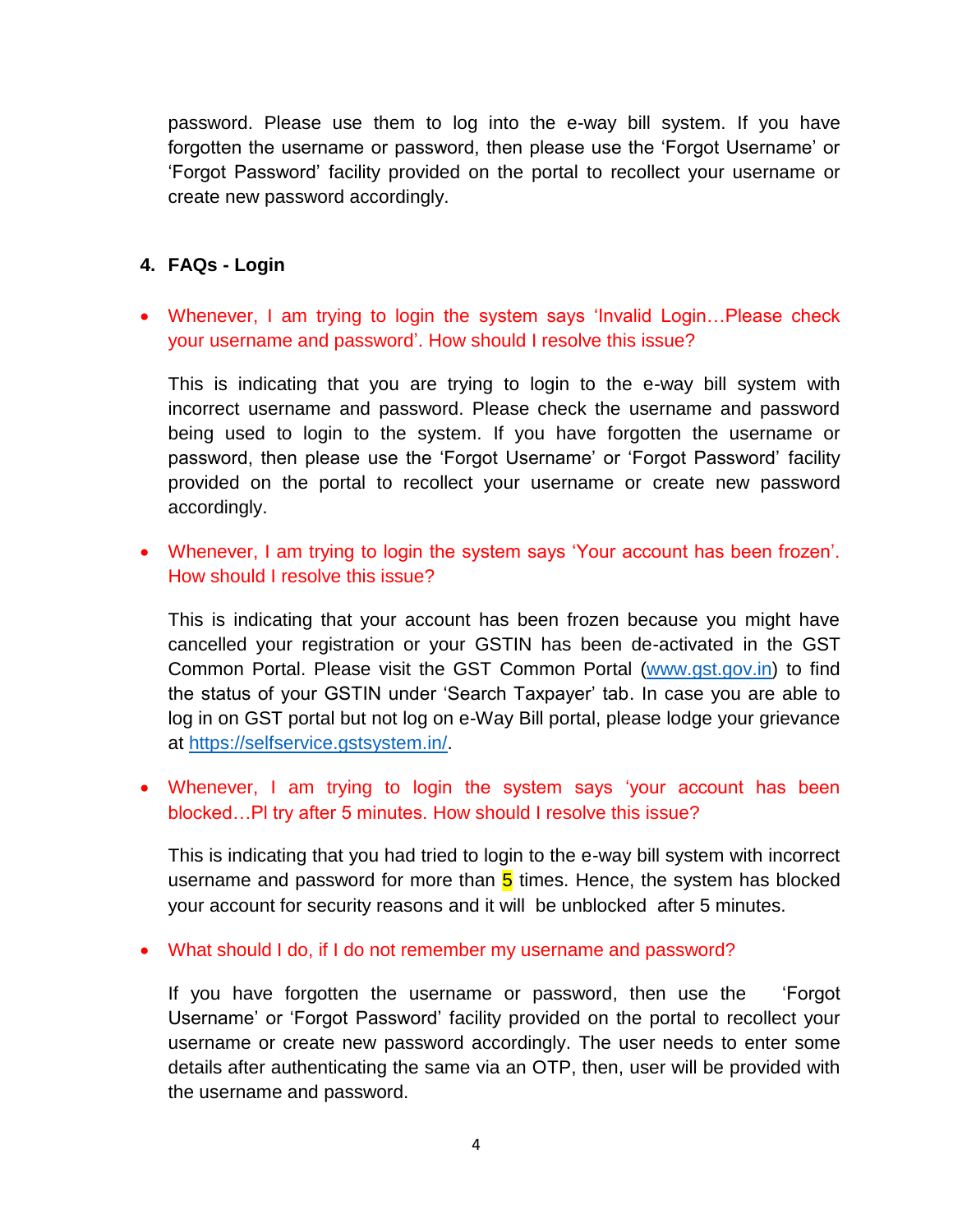# **5. FAQs – E-Way Bill**

#### • What is an e-way bill?

e-way bill is a document required to be carried by a person in charge of the conveyance carrying any consignment of goods of value exceeding fifty thousand rupees as mandated by the Government in terms of Section 68 of the Goods and Services Tax Act read with Rule 138 of the rules framed thereunder. It is generated from the GST Common Portal for eWay bill system by the registered persons or transporters who cause movement of goods of consignment before commencement of such movement.

#### • Why is the e-way bill required?

Section 68 of the Act mandates that the Government may require the person in charge of a conveyance carrying any consignment of goods of value exceeding such amount as may be specified to carry with him such documents and such devices as may be prescribed. Rule 138 of CGST Rules, 2017 prescribes e-way bill as the document to be carried for the consignment of goods in certain prescribed cases. Hence e-way bill generated from the common portal is required.

#### • Who all can generate the e-way bill?

The consignor or consignee, as a registered person or a transporter of the goods can generate the e-way bill. The unregistered transporter can enroll on the common portal and generate the e-way bill for movement of goods for his clients. Any person can also enroll and generate the e-way bill for movement of goods for his/her own use.

#### What are pre-requisites to generate the e-way bill?

The pre-requisite for generation of eway bill is that the person who generates eway bill should be a registered person on GST portal and he should register in the eway bill portal. If the transporter is not registered person under GST it is mandatory for him to get enrolled on e-waybill portal [\(https://ewaybillgst.gov.in\)](https://ewaybillgst.gov.in/) before generation of the e-way bill. The documents such as tax invoice or bill of sale or delivery challan and Transporter's Id, who is transporting the goods with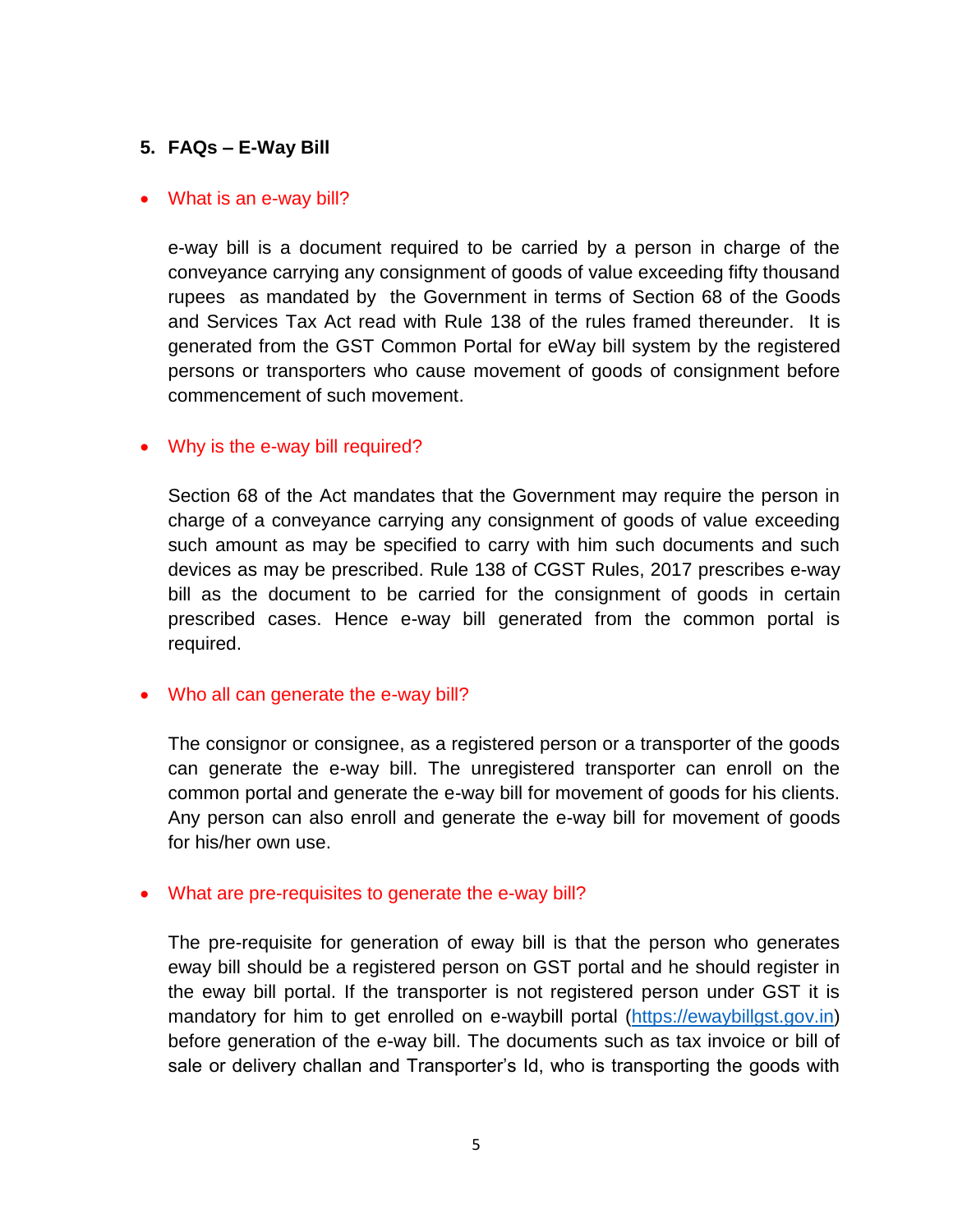transporter document number or the vehicle number in which the goods are transported, must be available with the person who is generating the e-way bill.

## • If there is a mistake or wrong entry in the e-way bill, what has to be done?

If there is a mistake, incorrect or wrong entry in the e-way bill, then it cannot be edited or corrected. Only option is cancellation of eway bill and generate a new one with correct details.

## Whether e-way bill is required for all the goods that are being transported?

The e-way bill is required to transport all the goods except exempted under the notifications or rules. Movement of handicraft goods or goods for job-work purposes under specified circumstances also requires e-way bill even if the value of consignment is less than fifty thousand rupees. Kindly refer to the e-way bill rules for other exemptions.

## • Is there any validity period for e-way bill?

Yes. Validity of the e-way bill depends upon the distance the goods have to be transported. In case of regular vehicle or transportation modes, for every 100 KMs or part of its movement, one day validity has been provided. And in case of Over Dimensional Cargo vehicles, for every 20 KMs or part of its movement, one day validity is provided. And this validity expires on the midnight of last day.

While calculating time validity for e-way bill, how is a day determined?

This can be explained by following examples –

- (i) Suppose an e-way bill is generated at 00:04 hrs. on  $14<sup>th</sup>$  March. Then first day would end on 12:00 midnight of 15 -16 March. Second day will end on 12:00 midnight of 16 -17 March and so on.
- (ii) Suppose an e-way bill is generated at 23:58 hrs. on  $14<sup>th</sup>$  March. Then first day would end on 12:00 midnight of 15 -16 March. Second day will end on 12:00 midnight of 16 -17 March and so on.
- Which types of transactions that need the e-way bill?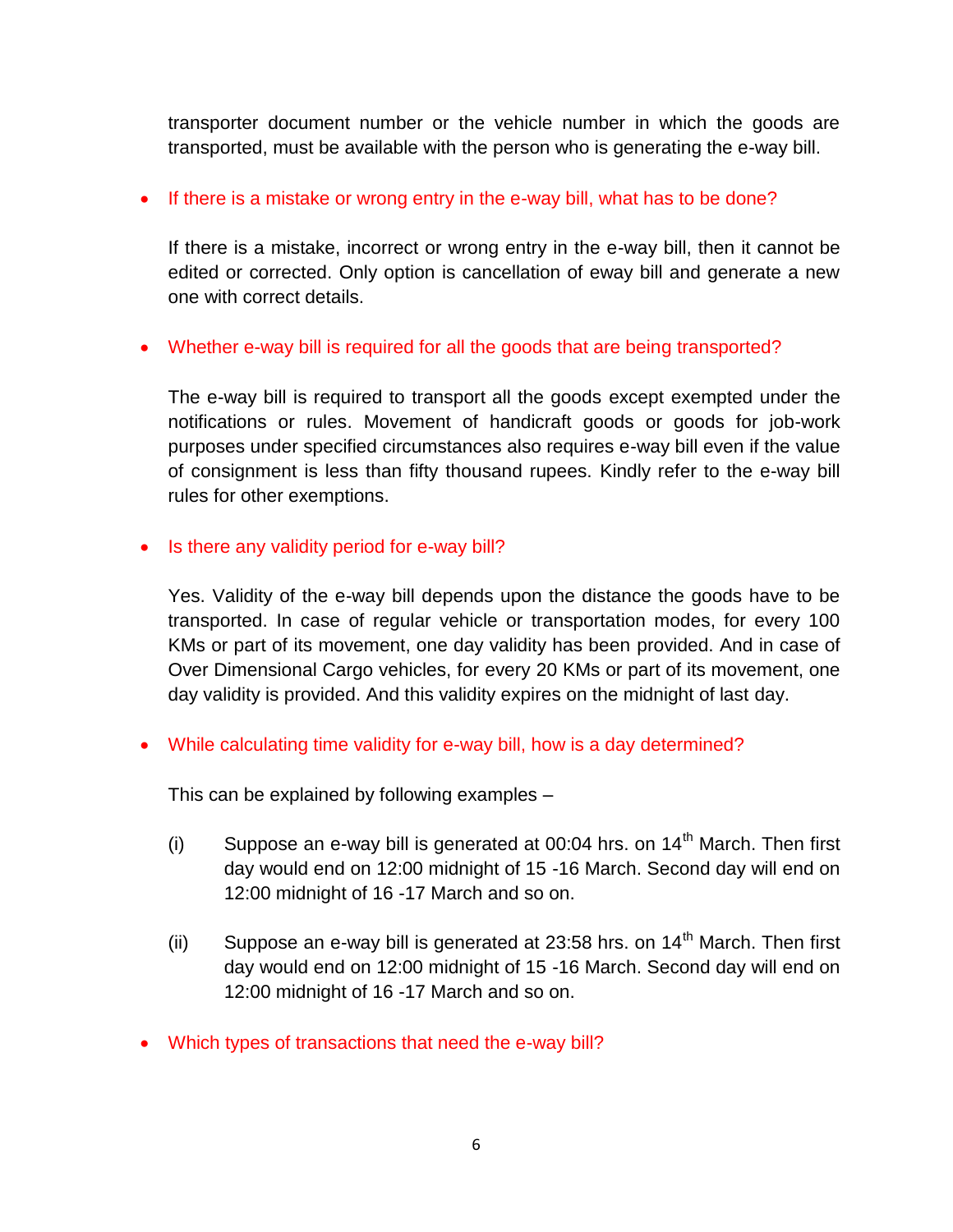For transportation of goods in relation to all types of transactions such as outward supply whether within the State or interstate, inward supply whether from within the State or from interstate including from an unregistered persons or for reasons other than supply also e-way bill is mandatory. Please refer relevant notifications/rules for details. However, from 1<sup>st</sup> April 2018, e-way is required only for interstate movement. The e-way requirement for intra state movement will be notified later.

## • What is the Part-A Slip?

Part-A Slip is a temporary number generated after entering all the details in PART-A. This can be shared or used by transporter or yourself later to enter the PART-B and generate the E-way Bill. This will be useful, when you have prepared invoice relating to your business transaction, but don't have the transportation details. Thus you can enter invoice details in Part A of eway bill and keep it ready for entering details of mode of transportation in Part B of eway bill.

# When I enter the details in e-way bill form, the system is not generating e-way bill, but showing Part-A Slip?

If you don't enter the vehicle number for transportation by road or transport document number for other cases, the system will show you the PART-A slip. It indicates that you have not completed the e-way bill generation process. Only when you enter the Part-B details, e-way bill will be generated.

## • How to generate e-way bill from Part-A Slip?

Part-A Slip is entry made by user to temporarily store the document details on the e-way bill system. Once the goods are ready for movement from the business premises and transportation details are known, the user can enter the Part-B details and generate the e-way bill for movement of goods. Hence, Part-B details convert the Part-A slip into e-way bill.

• What are the documents that need to be carried along with the goods being transported?

The person in charge of a conveyance shall carry the invoice or bill of supply or delivery challan, bill of entry as the case may be and a copy of the e-way bill number generated from the common portal. Please refer relevant rules for details.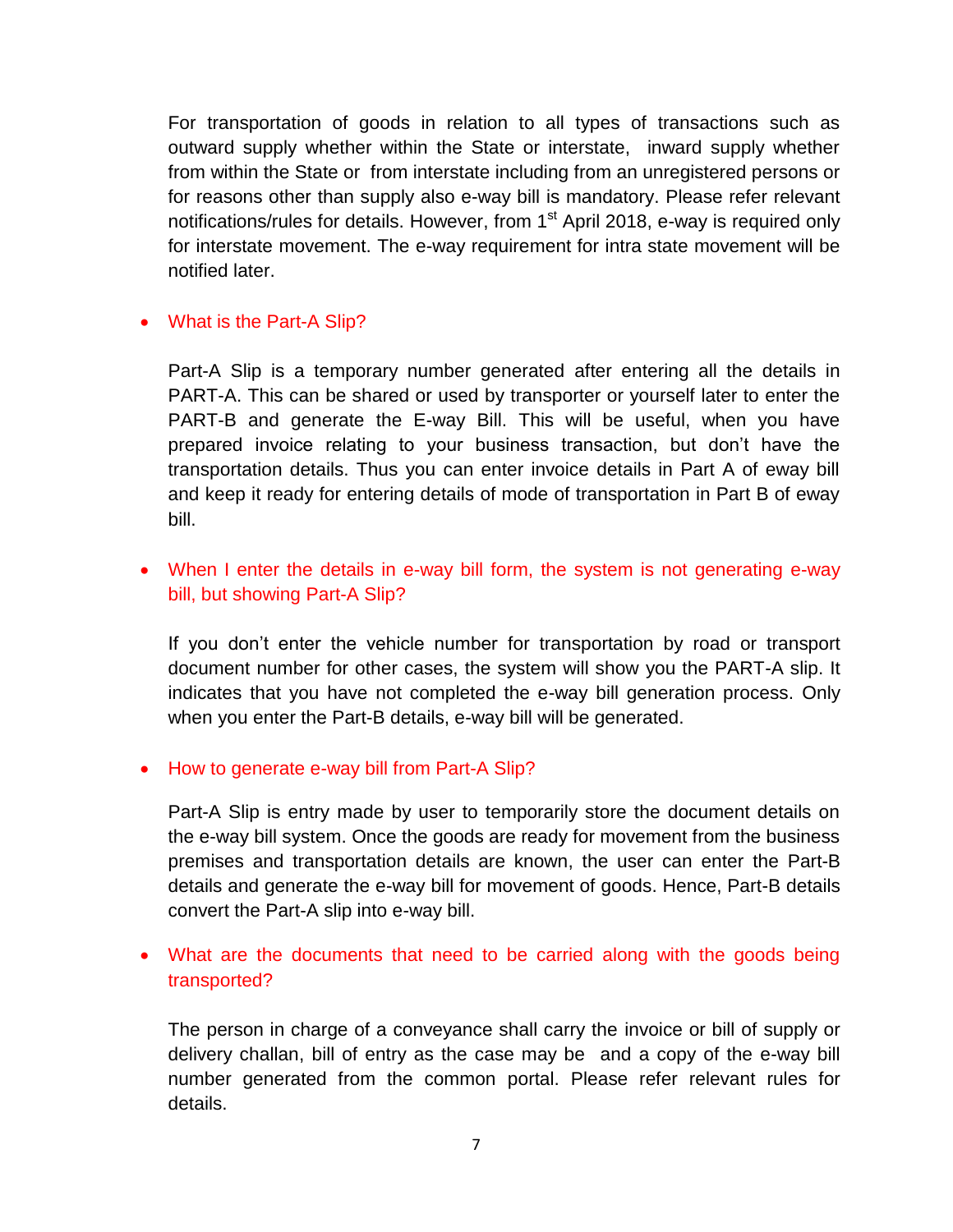### • How to generate the e-way bill from different registered place of business?

The registered person can generate the e-way bill from his account from any registered place of business. However, he/she needs to enter the address accordingly in the e-way bill. He/she can also create sub-users for a particular business place and assigned the role for generating the e-way bill to that sub user for that particular business place.

# • How does taxpayer enter Part-A details and generate e-way bill, when he is transporting goods himself?

Sometimes, taxpayer wants to move the goods himself. E-way bill Portal expects the user to enter transporter ID or vehicle number. So if he wants to move the goods himself, he can enter his GSTIN in the transporter Id field and generate Part-A Slip. This indicates to the system that he is a transporter and he can enter details in Part-B later when transportation details are available.

# What has to be entered in GSTIN column, if consignor or consignee is not having GSTIN?

If the consignor or consignee is unregistered taxpayer and not having GSTIN, then user has to enter 'URP' [Unregistered Person] in corresponding GSTIN column.

#### When does the validity of the e-way bill start?

The validity of the e-way bill starts when first entry is made in Part-B i.e. vehicle entry is made first time in case of road transportation or first transport document number entry in case of rail/air/ship transportation, whichever is the first entry. It may be noted that validity is not re-calculated for subsequent entries in Part-B.

#### • How is the validity of the e-way bill calculated?

The validity period of the EWB is calculated based on the 'approx. distance' entered while generating the EWB. For every 100 Kms one day is a validity period for EWB as per rule and for part of 100 KM one more day is added. For ex. If approx. distance is 310 Kms then validity period is 3+1 days. For movement of Over Dimensional Cargo (ODC), the validity is one day for every 20 KM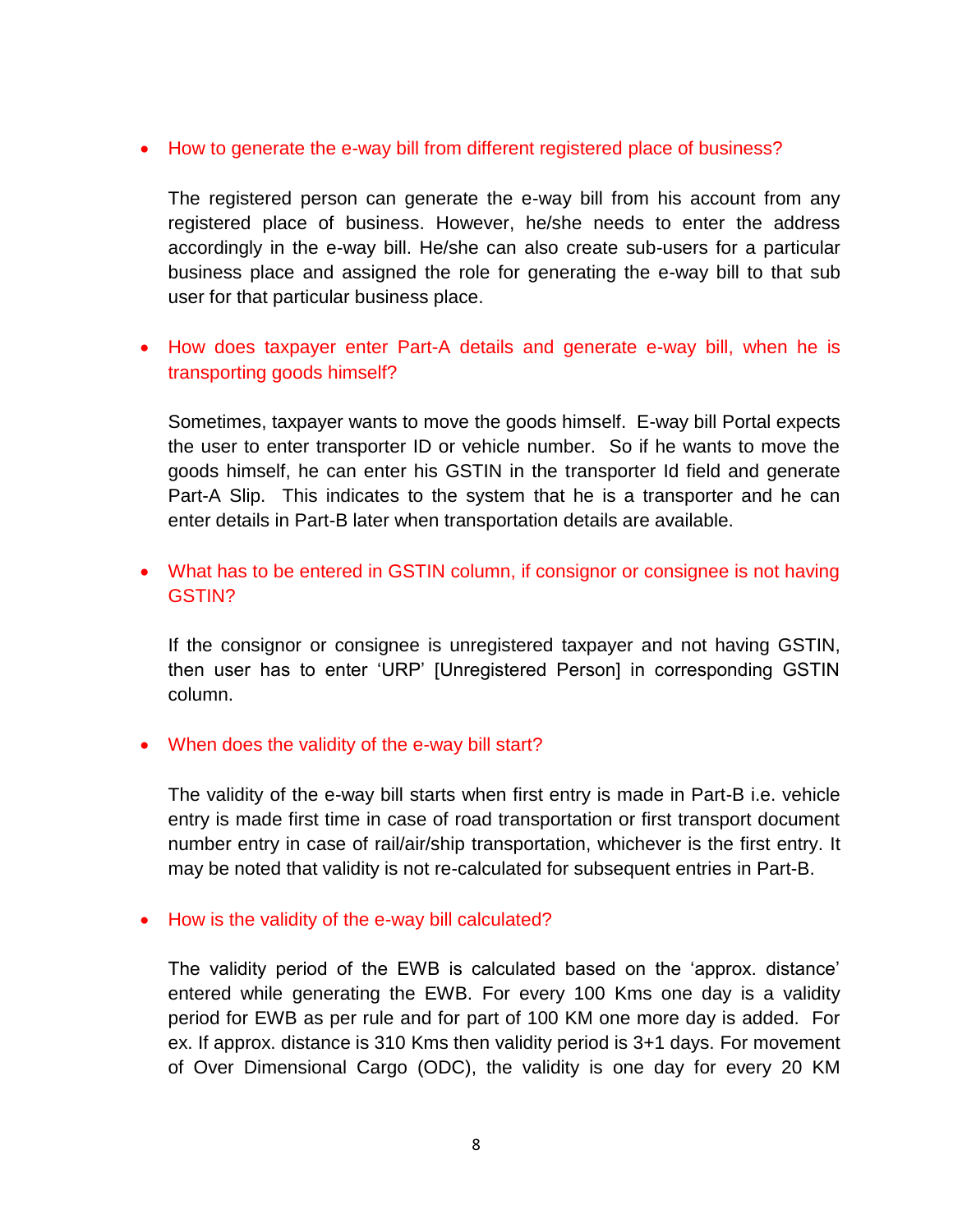(instead of 100 KM) and for every 20KM or part thereof one more day is added. Please refer relevant rules for details.

# How the distance has to be calculated, if the consignments are imported from or exported to other country?

The approximate distance for movement of consignment from the source to destination has to be considered based on the distance within the country. That is, in case of export, the consignor place to the place from where the consignment is leaving the country, after customs clearance and in case of import, the place where the consignment is reached the country to the destination place and cleared by Customs.

# Whether e-way bill is required, if the goods are being purchased and moved by the consumer to his destination himself?

Yes. As per the e-way bill rules, e-way bill is required to be carried along with the goods at the time of transportation, if the value is more than Rs. 50,000/-. Under this circumstance, the consumer can get the e-way bill generated from the taxpayer or supplier, based on the bill or invoice issued by him. The consumer can also enroll as citizen and generate the e-way bill himself.

## • Can the e-way bill be modified or edited?

The e-way bill once generated cannot be edited or modified. Only Part-B can be updated. However, if e-way bill is generated with wrong information, it can be cancelled and generated afresh. The cancellation is required to be done within twenty four hours from the time of generation.

# Before submission, the system is not allowing to edit the details. What is the reason?

The system allows editing the details of e-way bill entries before submission. However, if the products/commodities details are entered, it will not allow editing some fields as the tax rates will change. To enable this, please delete the products and edit the required fields and enter the products again.

• The system shows the 'Invalid Format' when we are trying to enter the vehicle number. What is the reason?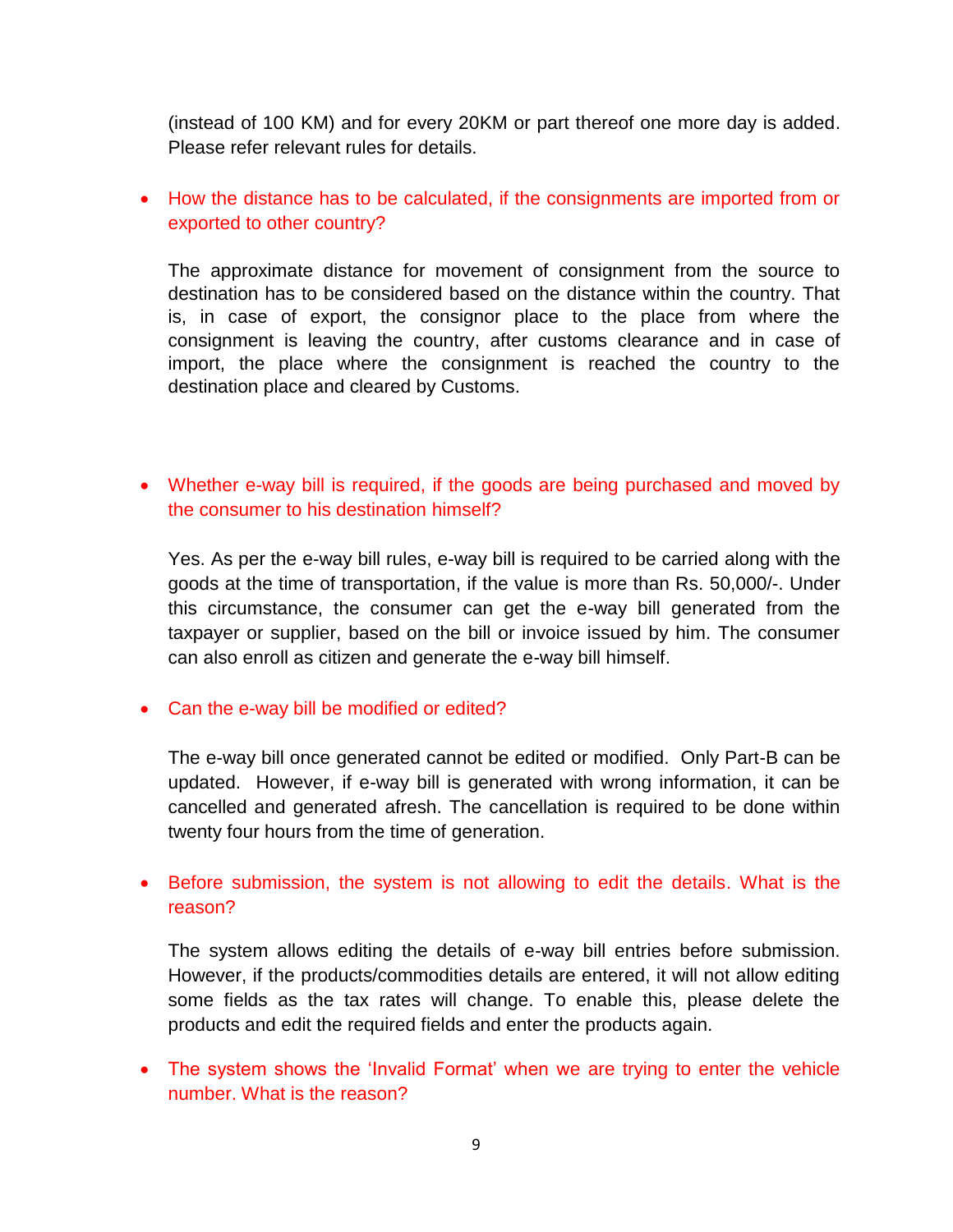The system expects you to enter the vehicle number details in proper format. Please see the format details in the help with the vehicle entry field.

## • What are the formats of vehicle number entry?

To enable proper entry of the vehicle number, the following formats have been provided for the vehicle numbers

| <b>Format</b>          | <b>RC Numbers</b>                     | <b>Example Entry</b> |
|------------------------|---------------------------------------|----------------------|
| ABC1234                | <b>DEF 234</b>                        | <b>DEF0234</b>       |
| AB123456               | UP 1 345                              | UP010345             |
| AB12A1234              | AP 5 P 23                             | AP05P0023            |
| AB12AB1234             | TN 10 DE 45                           | TN10DE0045           |
| AB12ABC1234            | <b>KE 3 PEW 1265</b>                  | KE03PEW1265          |
| <b>DFXXXXXXXXXXXX</b>  | For Defence Vehicle, start<br>with DF | DF02K123             |
| <b>TRXXXXXXXXXXXX</b>  | For Temp RC Vehicle,<br>start with TR | TRKA01000002         |
| <b>BPXXXXXXXXXXXXX</b> | For Bhutan Vehicle, start<br>with BP  |                      |
| NPXXXXXXXXXXXXX        | For Nepal Vehicle, start<br>with BP   |                      |

 How to enter the vehicle number DL1AB123 as there is no format available for this in e-way bill system?

If the RC book has vehicle number like DL1A123, then you enter as DL01A0123. The vehicle entered in the e-way bill system is only for information and GST officer will accept this variation.

• How can anyone verify the authenticity or the correctness of e-way bill?

Any person can verify the authenticity or the correctness of e-way bill by entering EWB No, EWB Date, Generator ID and Doc No in the search option of EWB Portal.

• How to generate e-way bill for multiple invoices belonging to same consignor and consignee?

If multiple invoices are issued by the supplier to recipient, that is, for movement of goods of more than one invoice of same consignor and consignee, multiple EWBs have to be generated. That is, for each invoice, one EWB has to be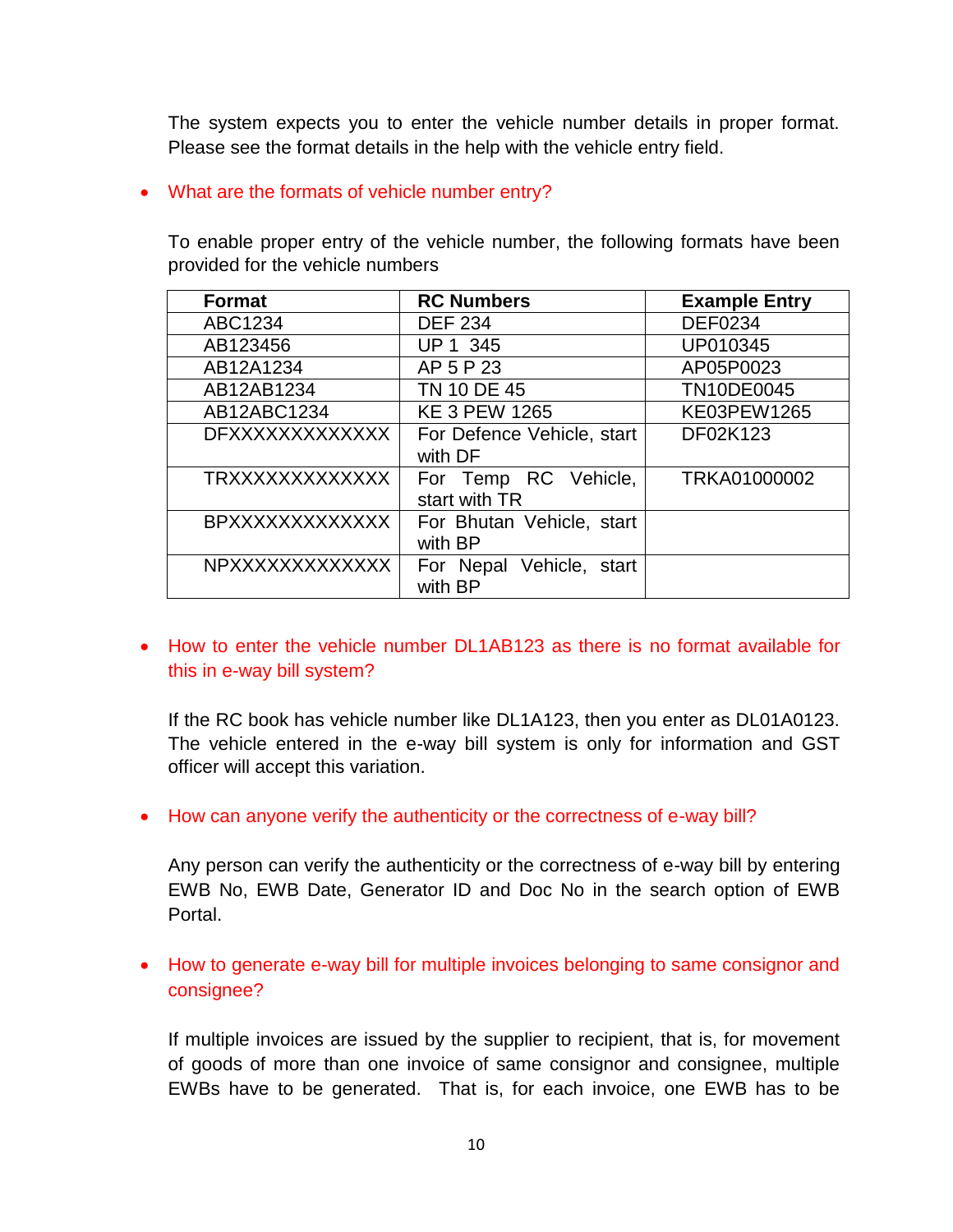generated, irrespective of the fact whether same or different consignors or consignees are involved. Multiple invoices cannot be clubbed to generate one EWB. However after generating all these EWBs, one Consolidated EWB can be prepared for transportation purpose, if goods are going in one vehicle.

# What has to be done by the transporter if consignee refuses to take goods or rejects the goods for any reason?

There is a chance that consignee or recipient may reject to take the delivery of consignment due to various reasons. Under such circumstances, the transporter can get one more e-way bill generated with the help of supplier or recipient by indicating supply as 'Sales Return' with relevant documents, return the goods to the supplier as per his agreement with him.

## What has to be done, if the validity of the e-way bill expires?

If validity of the e-way bill expires, the goods are not supposed to be moved. However, under circumstance of 'exceptional nature and trans-shipment', the transporter may extend the validity period after updating reason for the extension and the details in PART-B of FORM GST EWB-01.

## • Can I extend the validity of the e-way bill?

Yes, one can extend the validity of the e-way bill, if the consignment is not being reached the destination within the validity period due to exceptional circumstance like natural calamity, law and order issues, trans-shipment delay, accident of conveyance, etc. The transporter needs to explain this reason in details while extending the validity period.

## • How to extend the validity period of e-way bill?

There is an option under e-way bill to extend the validity period. This option is available for extension of e-way bill before 4 hours and after 4 hours of expiry of the validity. Here, transporter will enter the e-way bill number and enter the reason for the requesting the extension, from place (current place), approximate distance to travel and Part-B details. It may be noted that he cannot change the details of Part-A. He will get the extended validity based on the remaining distance to travel.

Who can extend the validity of the e-way bill?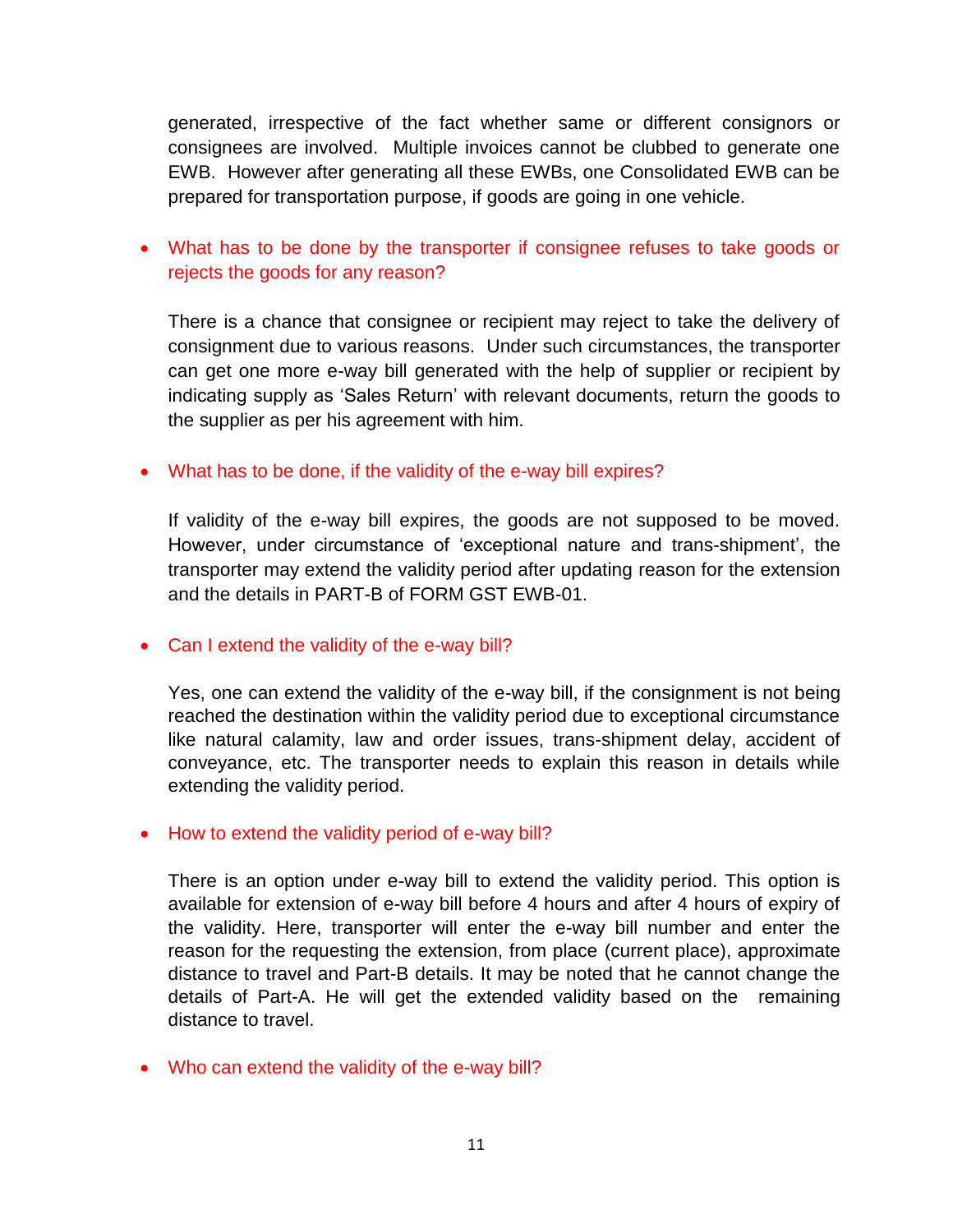The transporter, who is carrying the consignment as per the e-way bill system at the time of expiry of validity period, can extend the validity period.

## • How to handle "Bill to" - "Ship to" invoice in e-way bill system?

Sometimes, the tax payer raises the bill to somebody and sends the consignment to somebody else as per the business requirements. There is a provision in the e-way bill system to handle this situation, called as 'Bill to' and 'Ship to'.

In the e-way bill form, there are two portions under 'TO' section. In the left hand side - 'Billing To' GSTIN and trade name is entered and in the right hand side - 'Ship to' address of the destination of the movement is entered. The other details are entered as per the invoice.

In case ship to state is different from Bill to State, the tax components are entered as per the billing state party. That is, if the Bill to location is inter-state for the supplier, IGST is entered and if the Bill to Party location is intra-state for the supplier, the SGST and CGST are entered irrespective of movement of goods whether movement happened within state or outside the state.

## • How to handle "Bill from" - "Dispatch from" invoice in e-way bill system?

Sometimes, the supplier prepares the bill from his business premises to consignee, but moves the consignment from some others' premises to the consignee as per the business requirements. This is known as 'Billing From' and 'Dispatching From'. E-way bill system has provision for this. In the e-way bill form, there are two portions under 'FROM' section. In the left hand side - 'Bill From' supplier's GSTIN and trade name are entered and in the right hand side - 'Dispatch From', address of the dispatching place is entered. The other details are entered as per the invoice. In case Bill From location State is different from the State of Dispatch the Tax components are entered as per the State (Bill From). That is, if the billing party is inter-state for the supplier, IGST is entered and if the billing party is intra-state for the supplier, the SGST and CGST are entered irrespective of movement of goods whether movement happened within state or outside the state.

# • How the transporter is identified or assigned the e-way bill by the taxpayer for transportation?

While generating e-way bill the taxpayer has a provision to enter the transporter id in the transportation details section. If he enters 15 digits transporter id provided by his transporter, the e-way bill will be assigned to that transporter.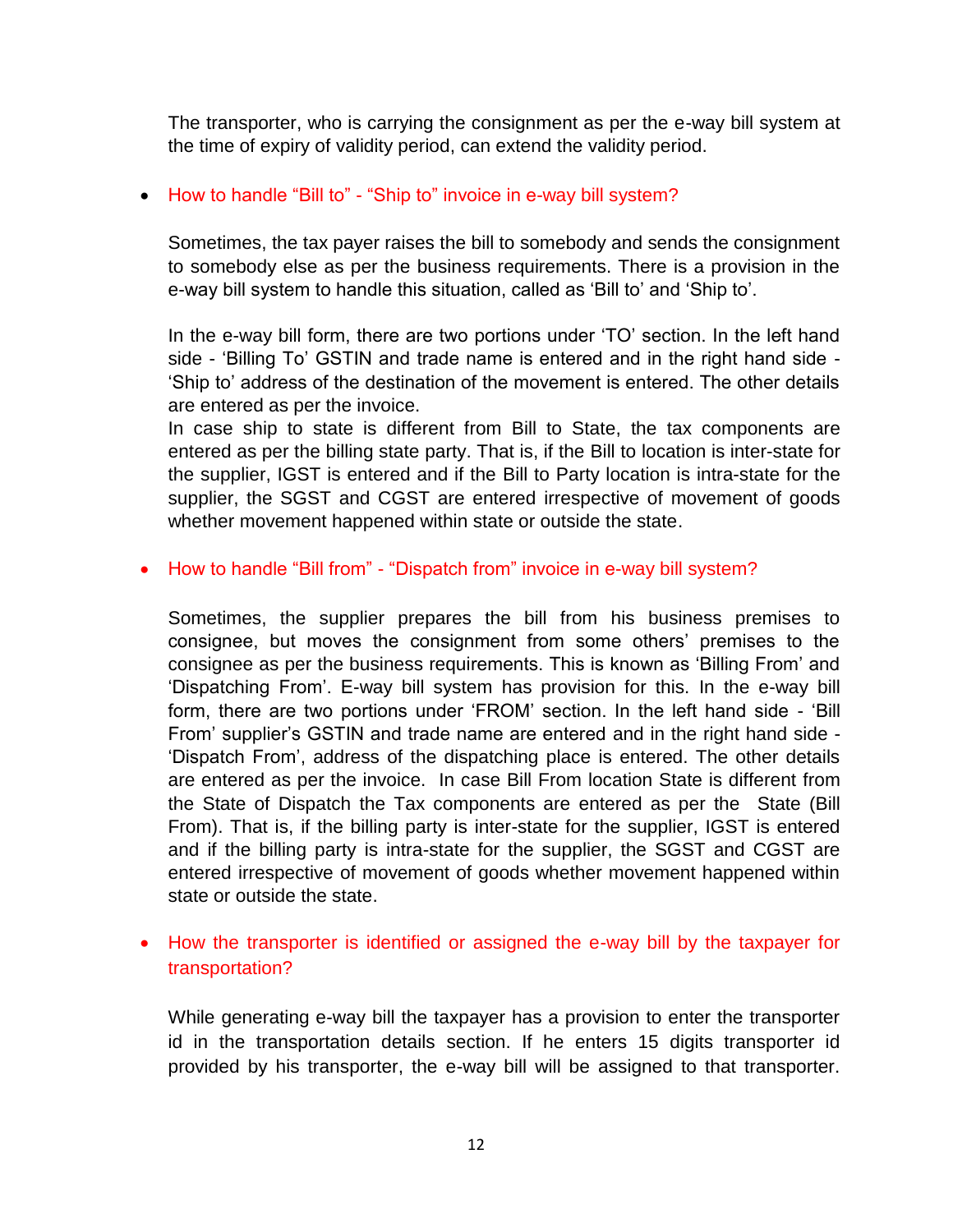Subsequently, the transporter can log in and update further transportation details in Part B of eway bill.

 How to generate e-way bill, if the goods of one invoice is being moved in multiple vehicles simultaneously?

Where the goods are being transported in a semi knocked down or completely knocked down condition, the EWB shall be generated for each of such vehicles based on the delivery challans issued for that portion of the consignment as per CGST Rule 55 which provides as under:

- (a) Supplier shall issue the complete invoice before dispatch of the first consignment;
- (b) Supplier shall issue a delivery challan for each of the subsequent consignments, giving reference of the invoice;
- (c) each consignment shall be accompanied by copies of the corresponding delivery challan along with a duly certified copy of the invoice; and
- (d) Original copy of the invoice shall be sent along with the last consignment

Please note that multiple EWBs are required to be generated in this situation. That is, the EWB has to be generated for each consignment based on the delivery challan details along with the corresponding vehicle number.

# **6. FAQs – Updating Transportation/vehicle/Part-B details**

## Whether Part-B is must for e-way bill?

E-Way bill is complete only when Part-B is entered. Otherwise printout of EWB would be invalid for movement of goods. Filling up of Part-B of the e-way bill is a must for movement of the goods, except for within the same state movement between consignor place to transporter place, if distance is less than 50 Kms.

## • Can I transport goods with the e-way bill without vehicle details in it?

No. One needs to transport the goods with an e-way bill specifying the vehicle number, which is carrying the goods. However, where the goods are transported for a distance of less than fifty kilometers within the State from the place of business of consignor to the place of transporter for further transportation, then the vehicle number is not mandatory. Similar exception up to 50 KM has been given for movement of goods from place of business of transporter to place of business of consignee.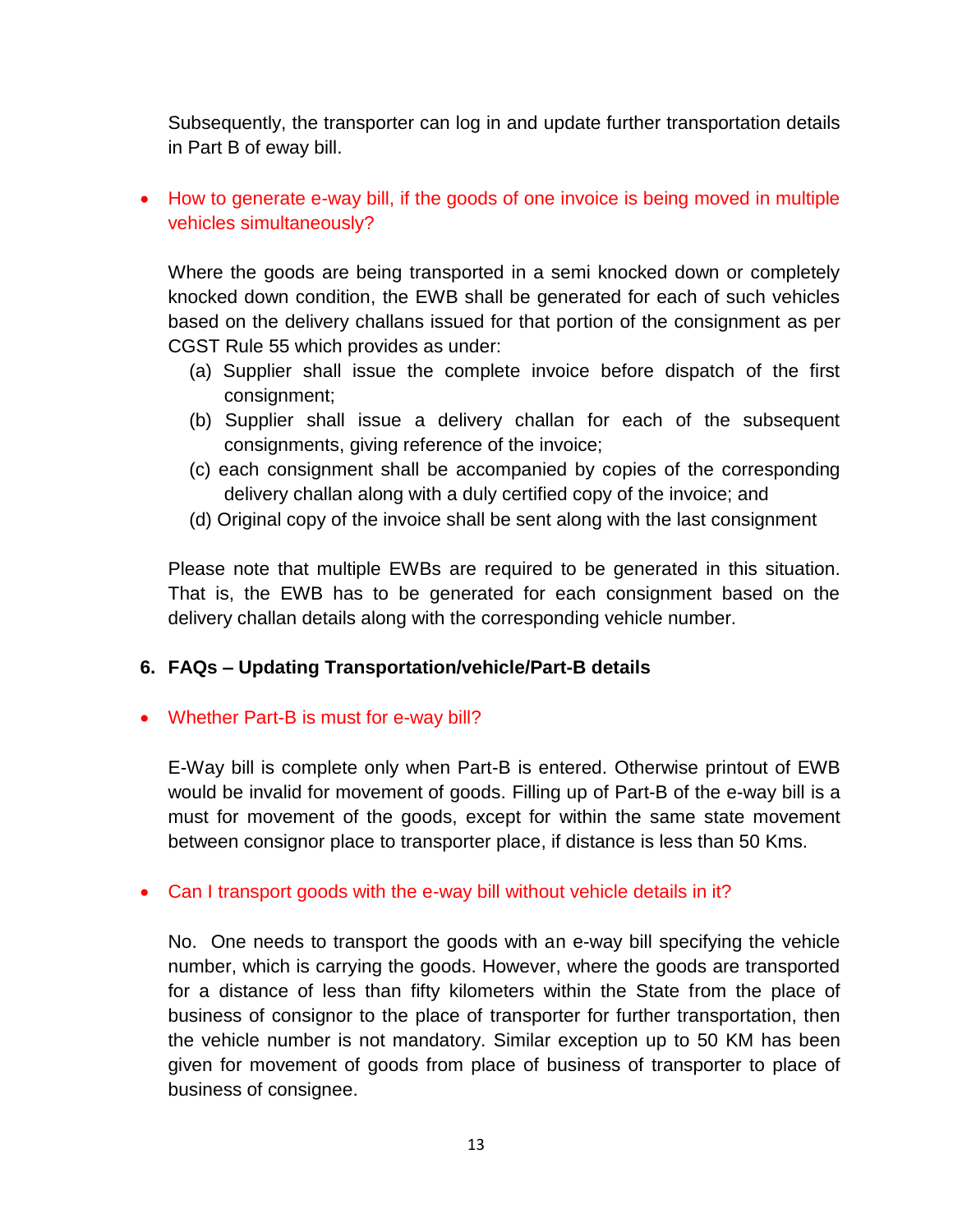Whether the e-way bill is required for movement of consignment for weighment to the weighbridge?

No e-Way bill is required for movement of goods upto a distance of 20 Km from the place of business of consignor to a weighbridge for weighment or from the weighbridge back to the place of business of consignor, within the same State, subject to the condition that the movement of goods is accompanied by a delivery challan issued in accordance with Rule 55.

• Who all can update the vehicle number for the e-way bill?

The Vehicle number can be updated by the generator of the e-way bill or the transporter assigned by the generator for that particular e-way bill.

• Can Part-B of e-way bill entered/updated by any other transporter?

The present transporter can fill or update PART-B of the EWB. The e-way bill can be assigned from one transporter to another transporter, for further movement of consignment. Under this circumstance, the latest transporter, assigned for that eway bill, can update Part-B of EWB.

• If the vehicle, in which goods are being transported, having e-way bill is changed, then what is required to be done?

The e-way bill for transportation of goods should always have the vehicle number that is actually carrying the goods. There may be requirement to change the vehicle number after generating the e-way bill or after commencement of movement of goods, due to trans-shipment or due to breakdown of vehicle. In such cases, the transporter or generator of the e-way bill can update the new vehicle number in Part B of the EWB.

What is to be done (in an EWB) if the vehicle breaks down?

If the vehicle breaks down, when the goods are being carried with an EWB, then transporter can get the vehicle repaired and continue the journey in the same EWB. If he has to change the vehicle, then he has to enter the new vehicle details in that EWB, on the eway bill portal, using 'Update vehicle number' option in Part B and continue the journey in new vehicle, within the original validity period of e-way bill.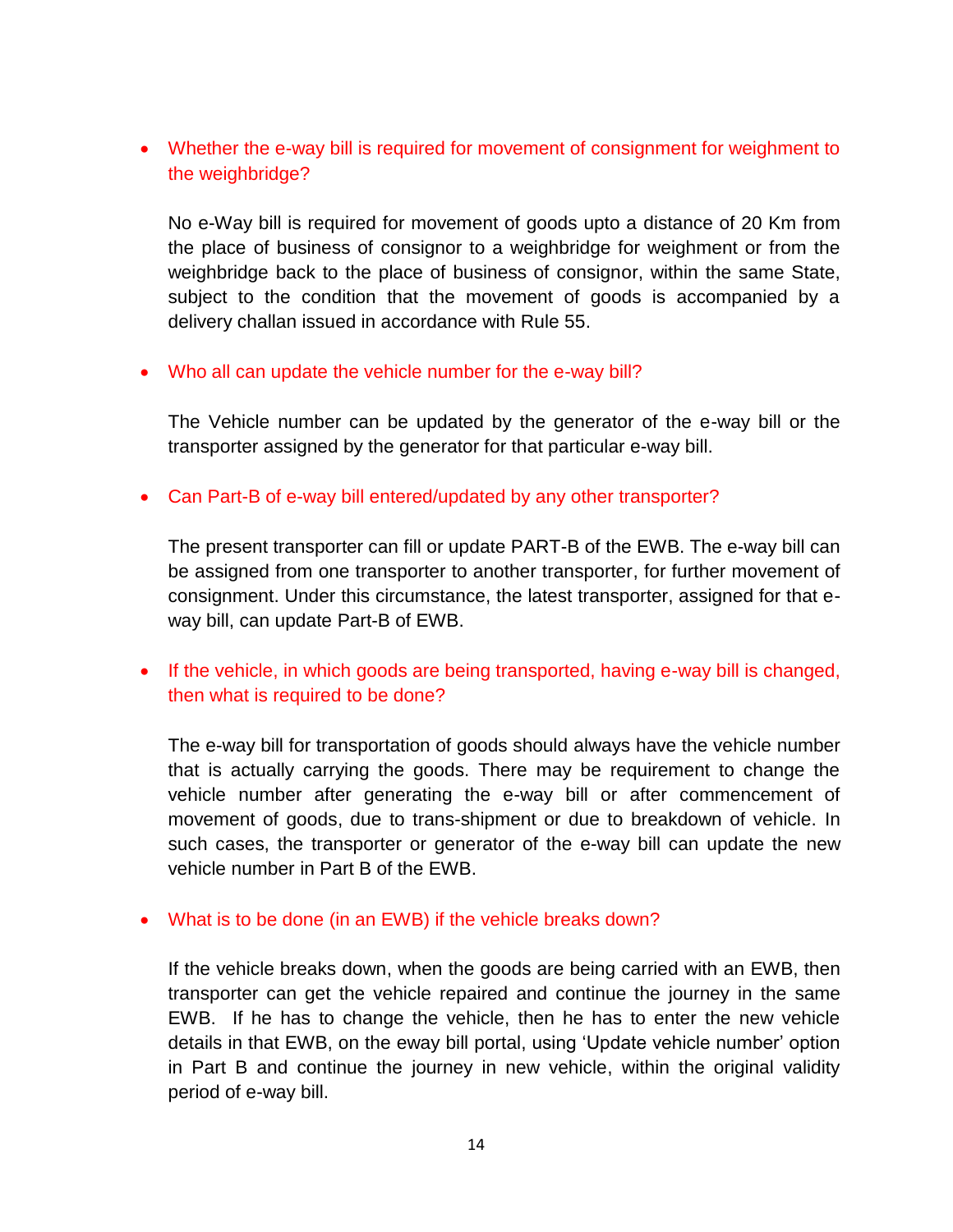• How many times can Part-B or Vehicle number be updated for an e-way bill?

The user can update Part-B (Vehicle details) as many times as he wants for movement of goods to the destination. However, the updating should be done within the validity period.

 Can the e-way bill entry be assigned to another transporter by authorized transporter?

The authorized transporter can assign the e-way bill to any enrolled or registered transporter for further transportation of the goods. Subsequently, the new transporter can only update the Part-B of the EWB.

• In case of transportation of goods via rail/air/ship mode, when is user required to enter transport document details, as it is available only after submitting of goods to the concerned authority?

Where the goods are transported by railways or by air or vessel, the Part B of the e-way bill can be updated either before or after the commencement of movement. But, where the goods are transported by railways, the railways shall not deliver the goods, unless the e-way bill as required under these rules is produced to them, at the time of delivery.

• If the goods having e-way bill has to pass through trans-shipment and through different vehicles, how it has to be handled?

Some of the consignments are transported by the transporter through transshipment using different vehicles before it is delivered to the recipient at the place of destination. Hence for each movement from one place to another, the transporter needs to update the vehicle number in which he is transporting that consignment in part B of the E Way Bill.

 Can I use different modes of transportation to carry the goods having an e-way bill? If so, how to update the details?

Yes. One can transport goods through different modes of transportation – Road, Rail, Air, Ship. However, PART-B of e-way bill have to be updated with the latest mode of transportation or conveyance number using 'Update vehicle number/mode of transport ' option in the Portal. That is, at any point of time, the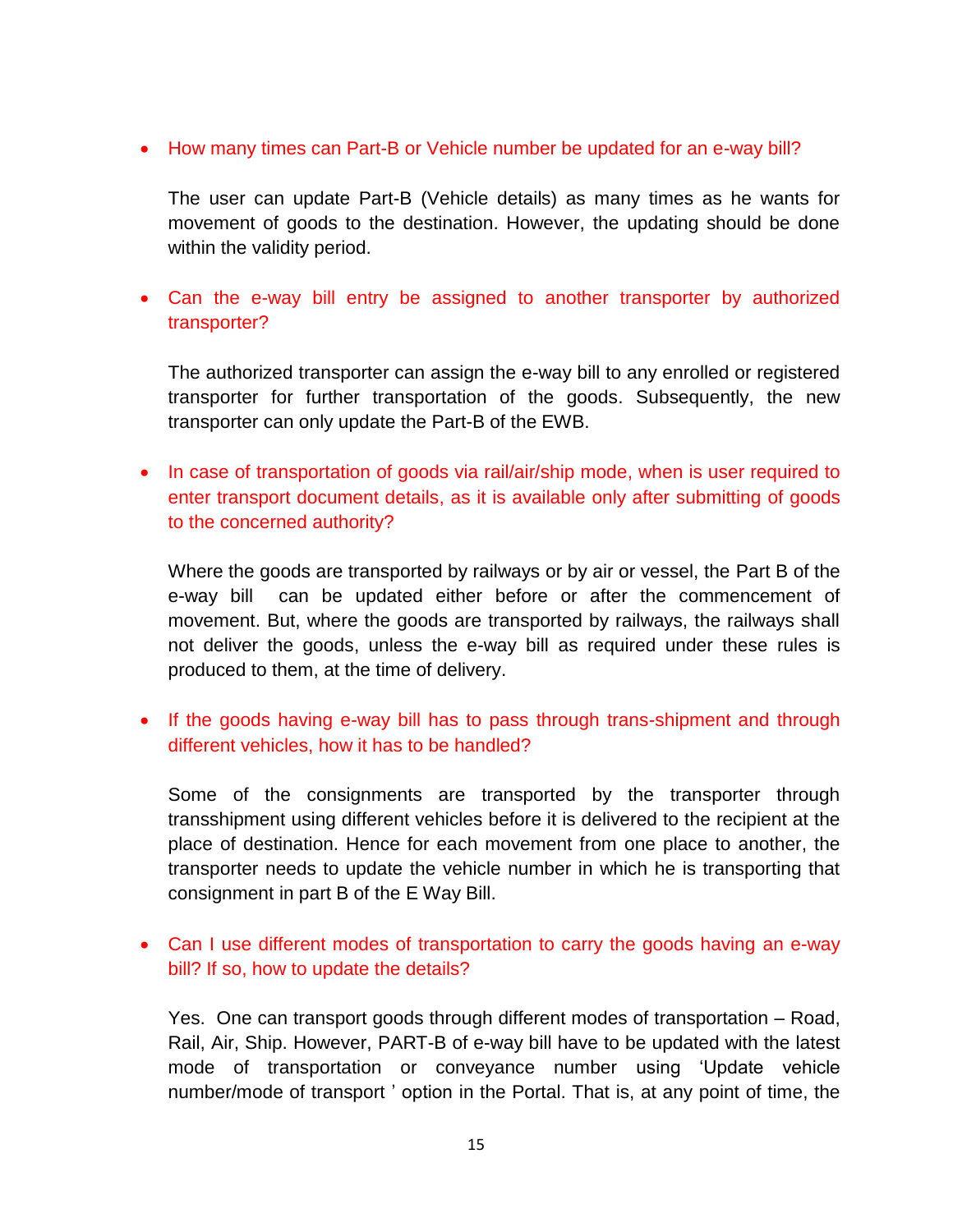details of conveyance specified in the e-way bill on the portal, should match with the details of conveyance through which goods are actually being transported.

# How to enter multiple modes of transportation, i.e., road, rail, ship, air for the same e-way bill?

One e-way bill can go through multiple modes of transportation before reaching destination. As per the mode of transportation, the EWB can be updated with new mode of transportation by using 'Update Vehicle Number'.

Let us assume the goods are moving from Cochin to Chandigarh through road, ship, air and road again. First, the taxpayer generates the EWB by entering first stage of movement (by road) from his place to ship yard and enters the vehicle number. Next, he will submit the goods to ship yard and update the mode of transportation as Ship and transport document number on the e-way bill system. Next, after reaching Mumbai, the taxpayer or concerned transporter updates movement as road from ship yard to airport with vehicle number. Next the taxpayer or transporter updates, using 'update vehicle number' option, the Airway Bill number. Again after reaching Delhi, he updates movement through road with vehicle number. This way, the e-way bill will be updated with multiple mode of transportation.

## • How does transporter come to know that particular e-way bill is assigned to him?

The transporter comes to know that EWBs are assigned to him by the taxpayers for transportation, in one of the following ways:

- After login at EWB portal, the transporter can go to reports section and select 'EWB assigned to me for trans' and see the list. He can also see these details in his dashboard, after login to EWB portal.
- The transporter can go to 'Update Vehicle No' and select 'Generator GSTIN' option and enter taxpayer GSTIN of taxpayer, who has assigned the EWB to him.
- How to handle the goods which move through multiple trans-shipment places?

Some of the consignments move from one place to another place till they reach their destinations. Under this circumstance, each time the consignment moves from one place to another, the transporter needs to enter the vehicle details using 'Update Vehicle Number' option in part B of the EWB, when he starts moving the goods from that place. The transporter can also generate 'Consolidated EWB' with the EWB of that consignment with other EWBs and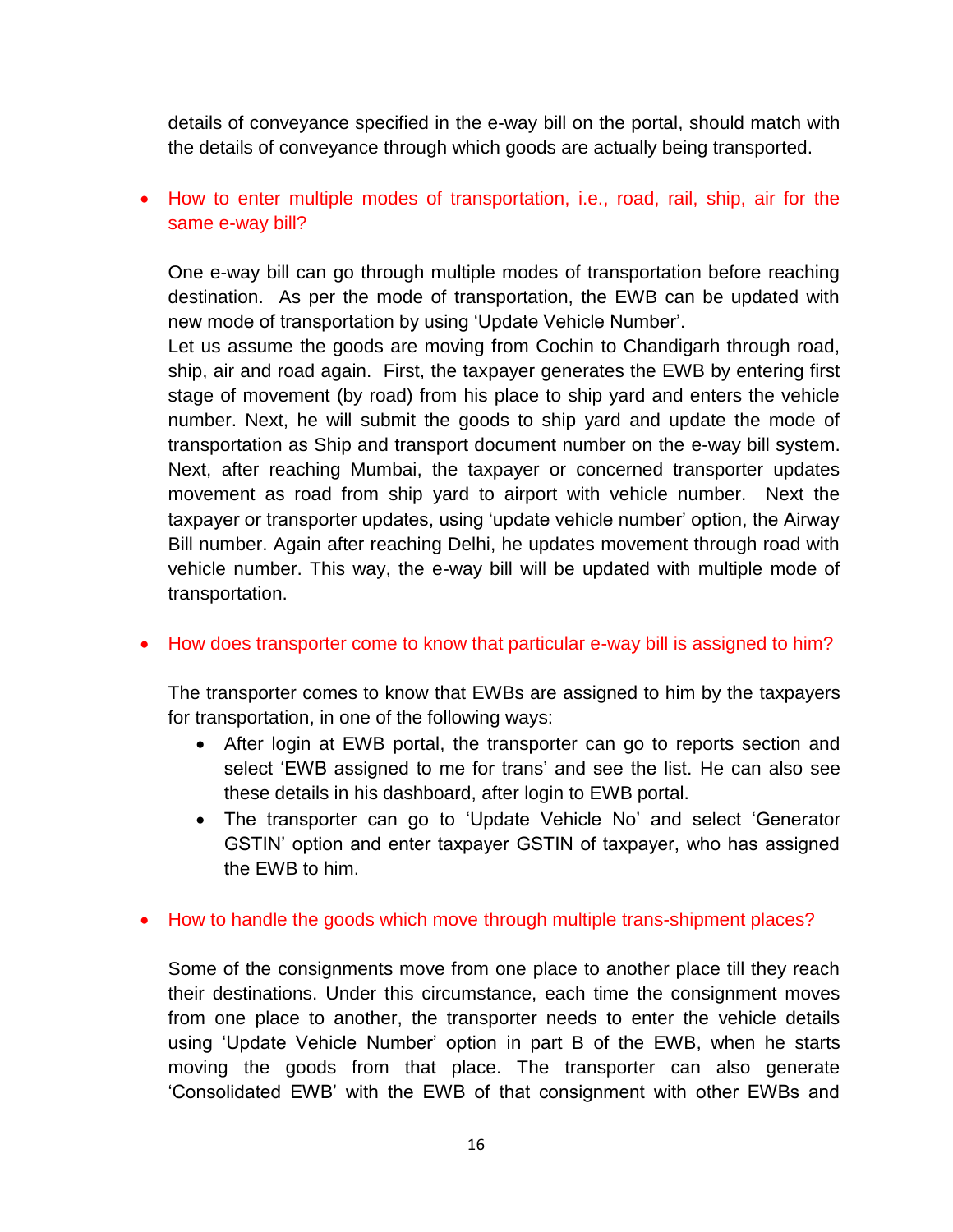move the consignment to next place. This has to be done till the consignment reaches destination. But it should be within the validity period of a particular EWB.

• How does the transporter handle multiple e-way bills which pass through transshipment from one place to another in different vehicles, to reach the destinations?

Some of the transporters move the consignments from one place to another place before the goods reach the destination, as per the movement of vehicles. Sometimes the consignments is moved to 8-10 branches of the transporter, before they reach their destination. The consignments reach the particular branch of transporter from different places in different vehicles. These consignments are sorted out, to be transported to different places in different Vehicles. Now, the concerned branch user instead of updating the vehicle for each one of the EWBs, can generate 'Consolidated EWB' for multiple EWBs which are going in one vehicle towards next branch/destination.

# **7. FAQs – Cancelling EWB**

• Can the e-way bill be deleted or cancelled?

The e-way bill once generated cannot be deleted. However, it can be cancelled by the generator within 24 hours of generation. If a particular EWB has been verified by the proper officer, then it cannot be cancelled. Further, e-way bill can be cancelled if either goods are not transported or are not transported as per the details furnished in the e-way bill.

Whether the e-way bill can be cancelled? If yes, under what circumstances?

Yes, e-way bill can be cancelled if either goods are not transported or are not transported as per the details furnished in the e-way bill. The e-way bill can be cancelled within 24 hours from the time of generation.

## **8. FAQs – Rejecting EWB**

• Who can reject the e-way bill and. Why?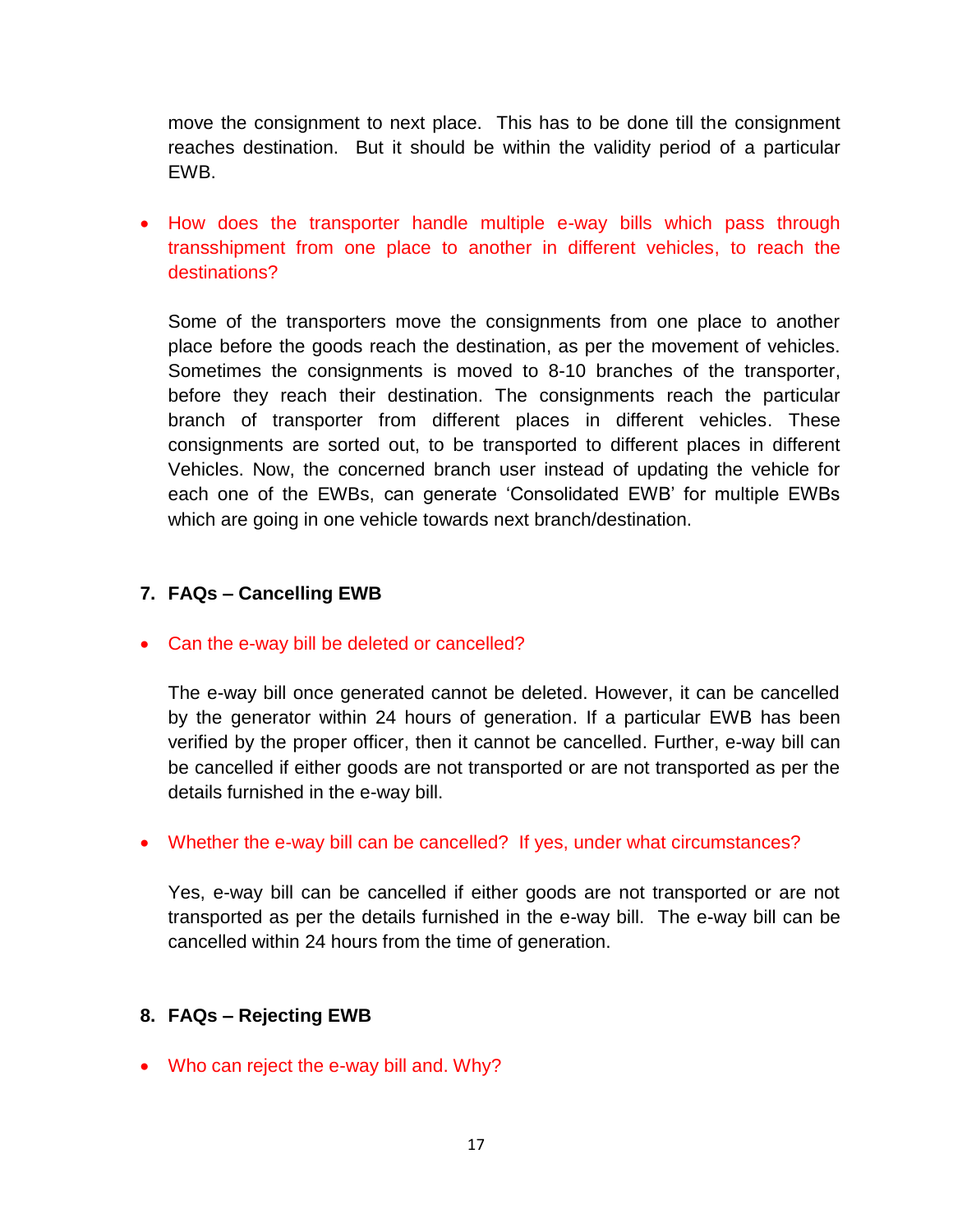The person who causes transport of goods shall generate the e-way bill specifying the details of other person as a recipient of goods. There is a provision in the common portal for the other party to see the e-way bill generated against his/her GSTIN. As the other party, one can communicate the acceptance or rejection of such consignment specified in the e-way bill. If the acceptance or rejection is not communicated within 72 hours from the time of generation of eway Bill or the time of delivery of goods whichever is earlier,, it will be deemed that he has accepted the details.

# • How does the taxpayer or recipient come to know about the e-way bills generated on his GSTIN by other person/party?

As per the rule, the taxpayer or recipient can reject the e-way bill generated on his GSTIN by other parties. The following options are available for him to see the list of e-way bills:

- He can see the details on the dashboard, once he logs into the system.
- He will get one SMS everyday indicating the total e-way bill activities on his GSTIN.
- He can go to reject option and select date and see the e-way bills. Here, system shows the list of e-way bills generated on his GSTIN by others.
- He can go to report and see the 'EWBs by other parties'.

# **9. FAQs – Consolidated EWB**

## What is a consolidated e-way bill?

Consolidated e-way bill is a document containing the multiple e-way bills for multiple consignments being carried in one conveyance (goods vehicle). That is, the transporter, carrying multiple consignments of various consignors and consignees in one vehicle can generate and carry one consolidated e-way bill instead of carrying multiple e-way bills for those consignments.

## Who can generate the consolidated e-way bill?

A transporter can generate the consolidated e-way bills for movement of multiple consignments in one vehicle.

What is the validity of consolidated e-way bill?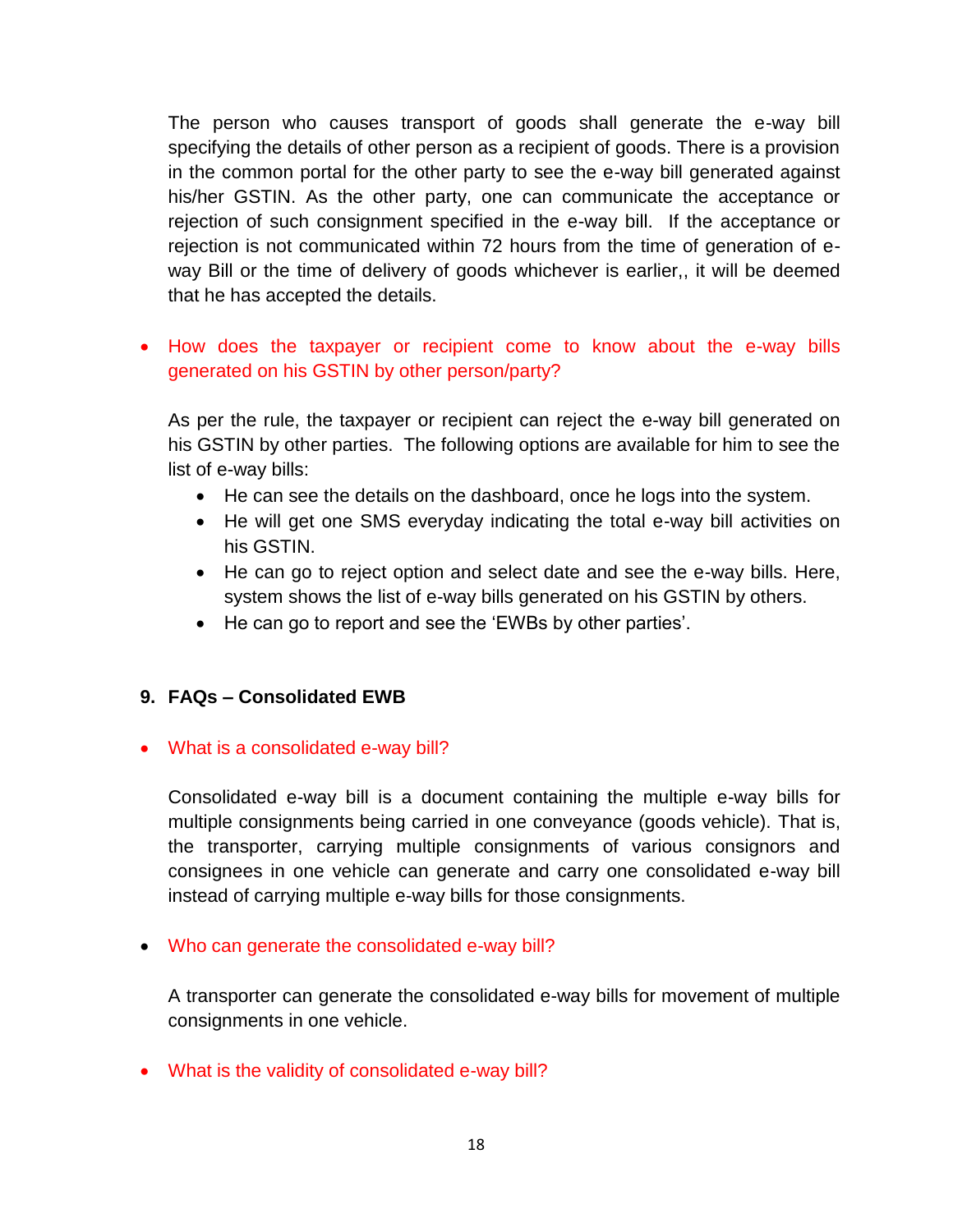Consolidated EWB is like a trip sheet and it contains details of different EWBs in respect of various consignments being transported in one vehicle and these EWBs will have different validity periods.

Hence, Consolidated EWB does not have any independent validity period. However, individual consignment specified in the Consolidated EWB should reach the destination as per the validity period of the individual EWB.

 What has to be done, if the vehicle number has to be changed for the consolidated e-way bill?

There is an option available under the 'Consolidated EWB' menu as 'regenerate CEWB'. This option allows you to change the vehicle number to existing Consolidated EWB, without changing the individual EWBs. This generates a new CEWB, which has to be carried with new vehicle. Old CEWB will become invalid for use.

• Can the 'consolidated e-way bill' (CEWB) have the goods / e-way bills which are going to be delivered before reaching the destination defined for CEWB?

Yes, the consolidated e-way bill can have the goods or e-way bills which will be delivered to multiple locations as per the individual EWB included in the CEWB. That is, if the CEWB is generated with 10 EWBs to move 3 consignments to destination Y and 7 consignments to destination X, then on the way the transporter can deliver 3 consignments to destination Y out of 10 and move with remaining 7 consignments to the destination X with the same CEWB. Alternatively, two CEWB can be generated one for 3 consignments for destination Y and another CEWB for 7 consignments for destination X.

## **10.FAQs - Other modes**

What are the modes of e-way bill generation, the taxpayer can use?

The e-way bill can be generated by any of the following methods:

- o Using Web based system
- o Using SMS based facility
- o Using Android App
- o Bulk generation facility
- o Using Site-to-Site integration
- o Using GSP (Goods and Services Tax Suvidha Provider)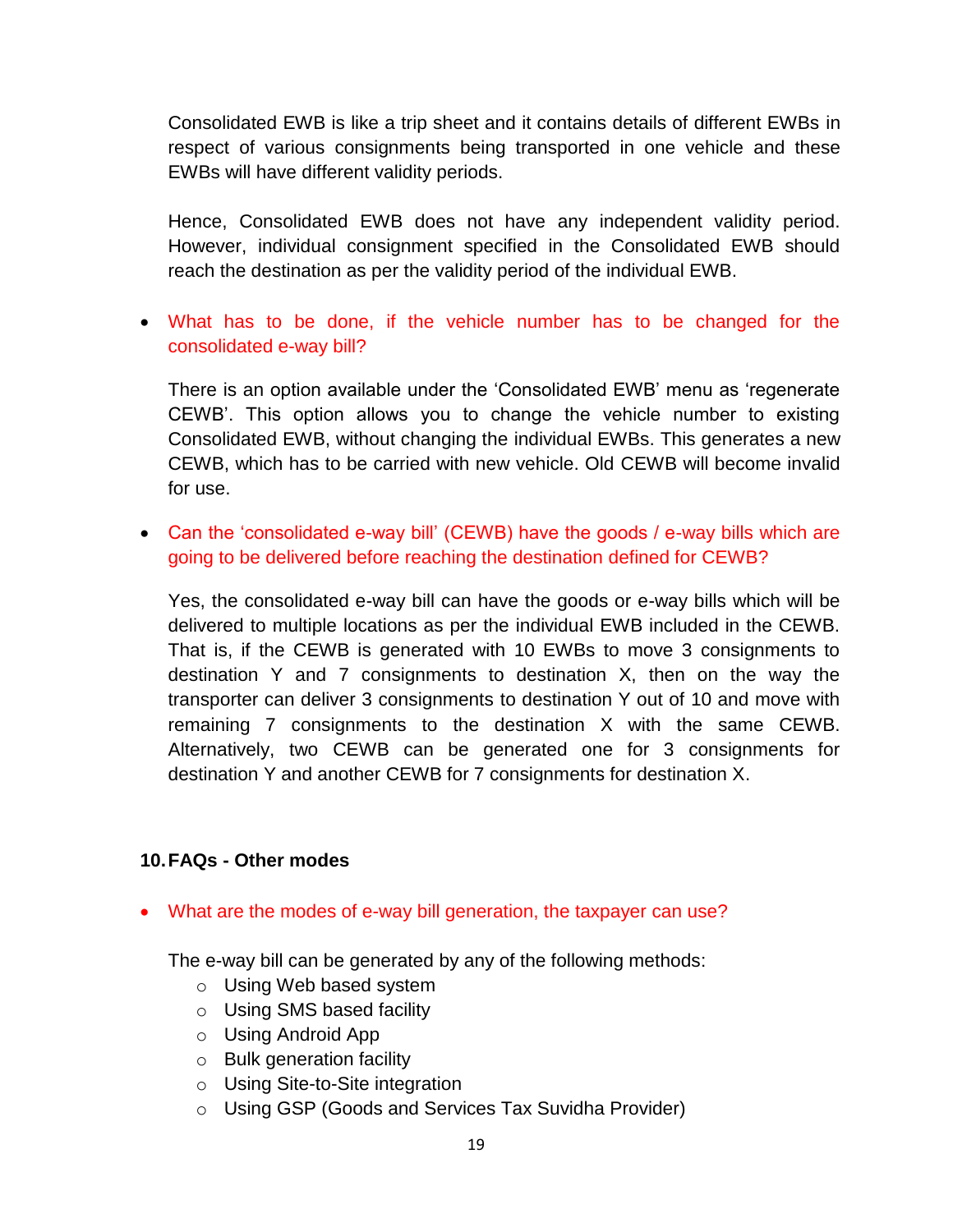### • How can the taxpayer use the SMS facility to generate the e-way bill?

The taxpayer has to register the mobile numbers through which he intends to generate the e-way bill on the e-way bill system. Please see the user manual for SMS based e-way bill generation available on the portal for further details.

### • How can the taxpayer use the Android App to generate the e-way bill?

The taxpayer has to register the IMEI (International Mobile Equipment Identity) number of the mobile phones through which he intends to generate the e-way bill on the e-way bill system. Please see the user manual for Mobile App based eway bill generation available on the portal for further details.

### • How to download mobile app?

The mobile app is available only for the taxpayers and enrolled transporters. It is not available in Play Store. The main user has to login and select the 'for mobile app' under registration menu. The system asks to select the user/sub-user and enter the IMEI number of the user. Once it is entered, the concerned user gets the link in his registered mobile to download the app through SMS. Now, the user has to download the app by clicking that link and enable it to get installed on the mobile.

#### What is bulk generation facility and who can use it?

Through this facility, user can upload multiple invoices and generate multiple e-Way bill at one go. This facility can be used by the taxpayers or transporters who have automated their invoice generation system. In one go, they can prepare bulk requests for e-way bills in a file from their automated system, and upload it on the common portal and generate e-way bill in one go. This avoids duplicate data entry into e-way bill system and avoids data entry mistakes also. Any taxpayer or transporter can use the bulk generation facility.

## • How to use the bulk generation facility?

To use the bulk generation facility, one has to prepare the e-way bill requests through JSON file. This can be done in two ways – registered taxpayer or transporter can prepare the JSON file directly from his automated system. If he is unable do so, he can use excel based bulk generation tool available on the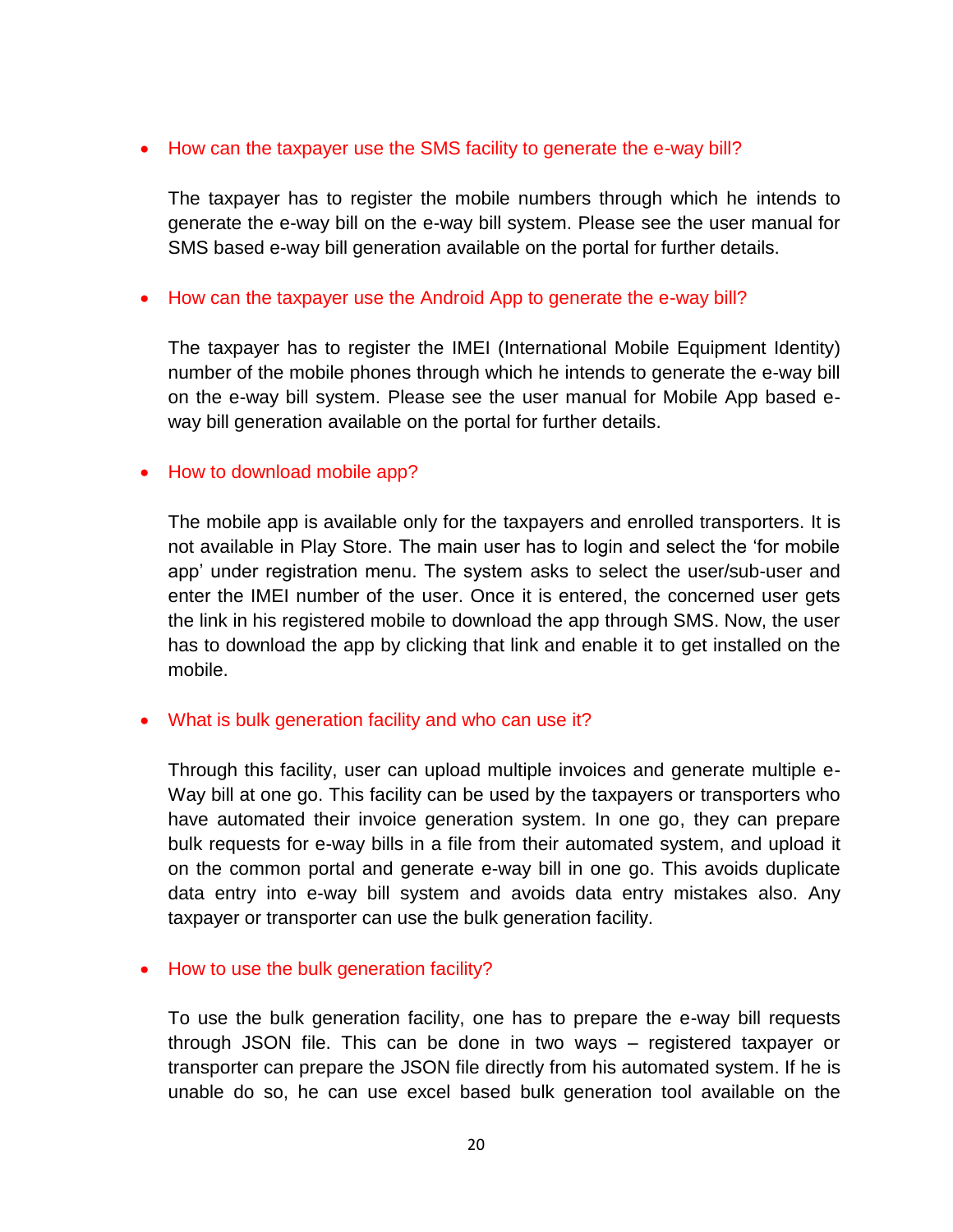portal. The invoice and other details need to entered as per the format and JSON file can be generated. This JSON file need to be uploaded in the portal for generation of multiple e-Way bills. For more details, please refer to the 'user manual of the bulk generation' and 'bulk generation tools' under tool section at EWB portal and follow the instructions.

• Bulk generation facility can be used for what activities on e-way bill portal?

One can use bulk generation facility for

- o Generation of e-way bills,
- o Updation of Part-B of e-way bills
- o Generation of Consolidated e-way bills

Pl refer to the user manual of the bulk generation tools on the portal.

# • What are the benefits of the bulk generation facility?

Benefits of the bulk generation facility are as follows:

- o Generation of multiple e-way bills in one go.
- o It avoids duplicate keying in of the invoices to generate e-way bills.
- o It avoids the data entry mistakes while keying in for generation of e-way bills.
- How can the registered person integrate his/her system with e-way bill system to generate the e-way bills from his/her system?

The integration between e-way bill system and registered persons' system can be done through APIs. For availing this facility, the registered person should register the server details of his/her systems (through which he wants to generate the e-way bill using the APIs of e-way bill system) with e-way bill system. For further details, please go through the user manual.

# What is API Interface?

API interface is a site-to-site integration of two systems. Using this, the taxpayer can link his IT system with EWB system to generate EWB directly from his IT solution without keying in the details for EWB form in the Portal. This reduces duplicate data entry and eliminates the data entry mistakes.

What are the benefits of API Interface?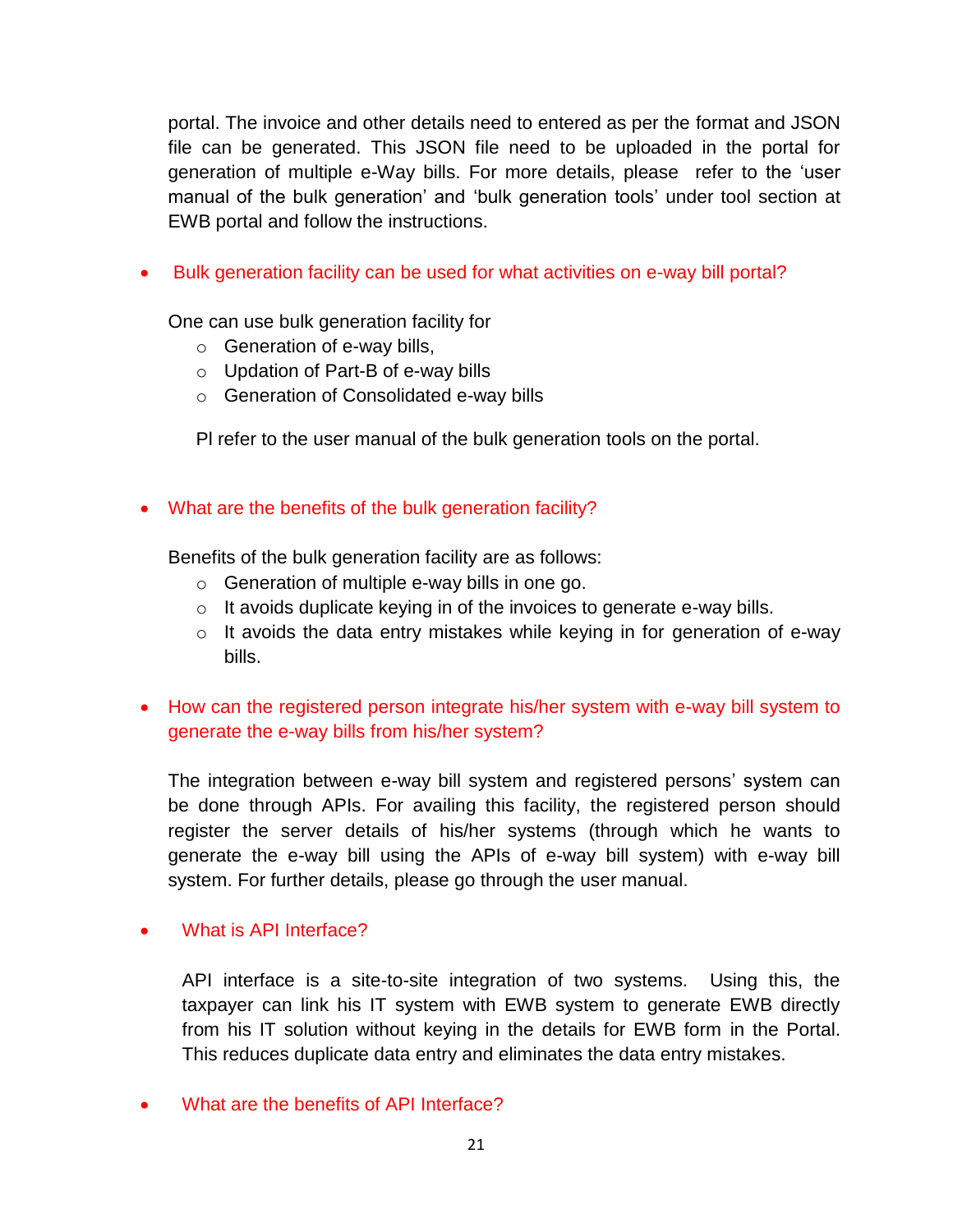Presently registered person generates invoices from his IT system and logs into EWB system and enters e-way bill details and generate e-way bills. Here, the taxpayer has to make double entries – once for Invoice generation in his system and second time for e-way bill generation. He can integrate his system with EWB system through API. The EWB details are sent from taxpayer system to e-Way bill system through APIs and generation of e-way bill happens at e-Way bill system instantaneously. The eWay bill data is send back to the taxpayer system by the e-Way bill system so that EWB data can be stored in the taxpayers system itself. This will lead saving of manpower and cost of operator for this purpose. Secondly API interface will eliminate data entry mistakes/errors being made by operator. It also saves time. Thirdly e-way bill number can be stored by the taxpayer system in his database with the corresponding invoice. Even in the invoice itself, EWB number can be printed so that printout of EWB need not be taken out and carried out along with the vehicle, separately.

## What are the pre-requisite for using API interface?

API interface is a site-to-site integration of website of taxpayer with the EWB system. API interface can be used by large taxpayers, who need to generate more than 1000 invoices / e-way bills per day. However, the taxpayer should meet the following criteria to use the API interface:

- His invoicing system should be automated with IT solutions.
- He should be ready to change his IT system to integrate with EWB system as per API guidelines.
- He should be generating at least 1000 invoices/e-way bills per day.
- His system should have SSL based domain name.
- His system should have Static IP Address.
- He should have pre-production system to test the API interface.

## **11.FAQs - Other Options**

• How does the taxpayer become transporter in the e-way bill system?

Generally, registered GSTIN holder will be recorded as supplier or recipient and he will be allowed to work as supplier or recipient. If registered GSTIN holder is transporter, then he will be generating EWB on behalf of supplier or recipient. He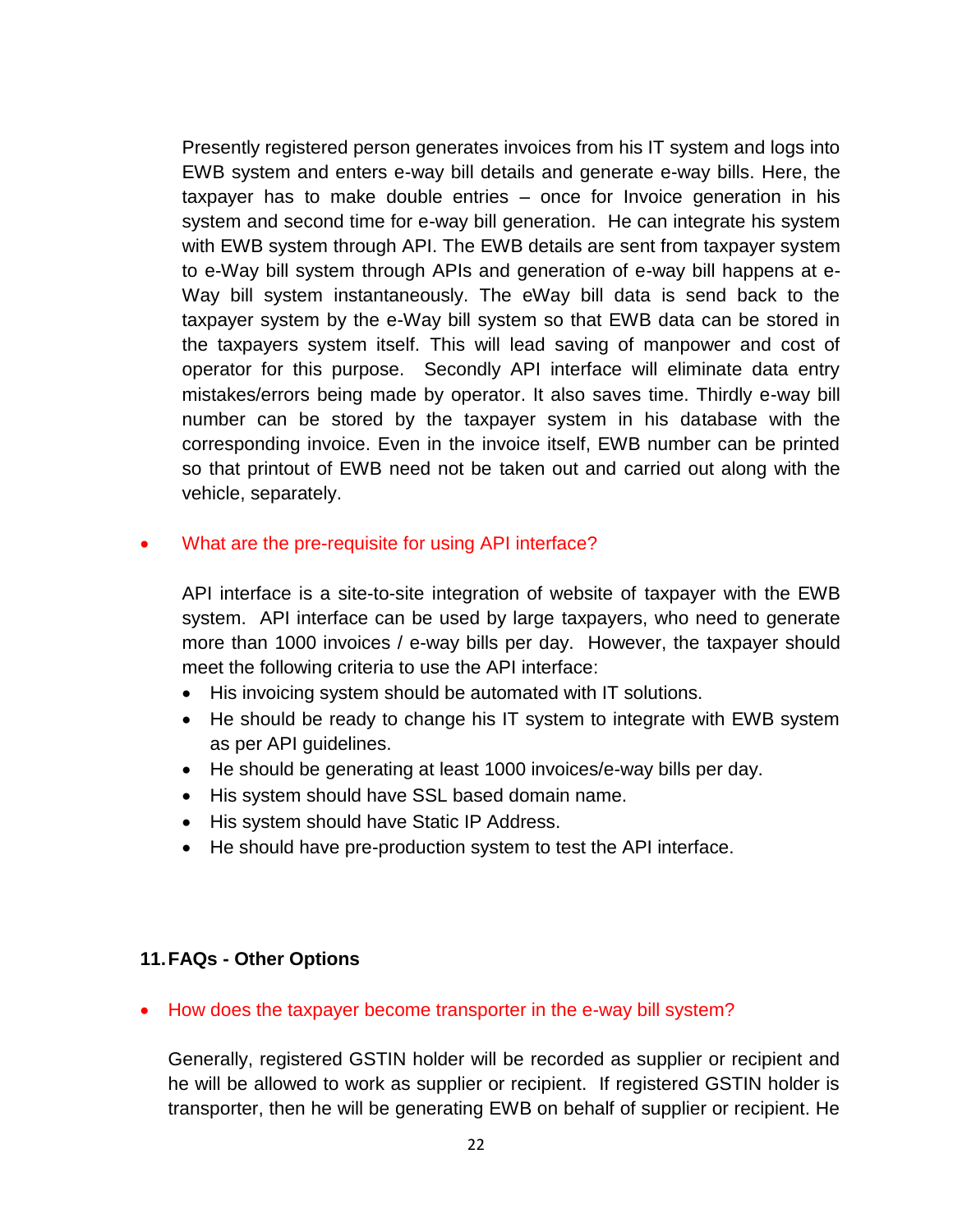need to enter both supplier and recipient details while generating EWB, which is not allowed as a supplier or recipient.

To change his position from supplier or recipient to transporter, the taxpayer has to select the option 'Register as Transporter' under registration and update his profile. Once it is done with logout and re-login, the system changes taxpayer as transporter and allows him to enter details of both supplier and recipient in EWB as per invoice.

## How does the taxpayer update his latest business name, address, mobile number or e-mail id in the e-way bill system?

EWB System( [www.ewaybillgst.gov.in](http://www.ewaybillgst.gov.in/) ) is dependent on GST Common portal (www.gst.gov.in) for taxpayers registration details like legal name/trade name, business addresses, mobile number and e-mail id. EWB System will not allow taxpayer to update these details directly in the EWB portal. If taxpayer changes these details at GST Common portal, it will be updated in EWB system within a day automatically. Otherwise, the taxpayer can update the same instantaneously by selecting the option 'Update My GSTIN' in the e-Way bill system and the details will be fetched from the GST common portal [\(www.gst.gov.in\)](http://www.gst.gov.in/) and updated in the e-Way bill system.

### Why do I need sub-users?

Most of the times, the taxpayer or authorized person himself cannot operate and generate EWBs. He may in that case authorize his staff or operator to do that. He would not like to avoid sharing his user credentials with them. In some firms, the business activities will be operational 24/7 and some firms will have multiple branches. Under these circumstances, the main user can create sub-users and assign different roles to them. He can assign generation of EWB or rejection or report generation activities based on requirements to different sub-users.

This facility helps him to monitor the activities done by sub-users. However, the main user should ensure that whenever employee is transferred or resigned, the sub-user account is frozen / blocked to avoid mis-utilisation.

#### • How many sub-users can be created?

For every principal/additional place of business, user can create maximum of 3 sub-users. That is, if tax payer has only (one) principal business place (and no additional place of business), he can create 3 sub-users. If tax payer has 3 additional places and one principal place of business ( ie 4 places), then he can create 12 (4 X 3) sub users.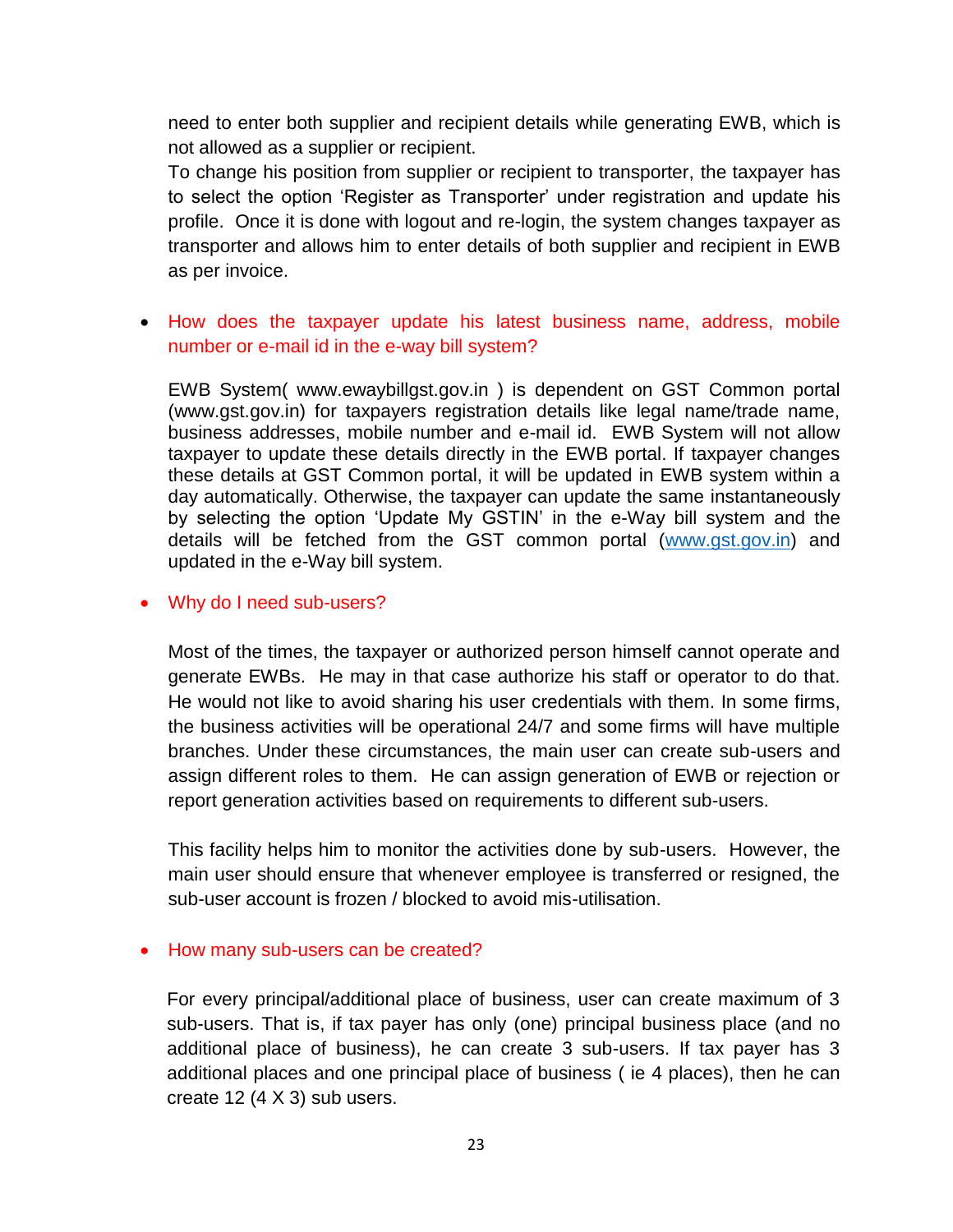### Why are the reports available only for a particular day?

The user is allowed to generate report on daily basis. Because of criticality of the system for performance for 24/7 operation, the reports are limited to be generated for a day. The user can change date and generate the report for that date. Hence, the user is advised to generate report daily and save in his system.

### • Why masters have to be entered?

EWB system has an option to enter the masters of user – client master, supplier master, transporter master and product master. If user creates these masters, it will simplify the generation of e-way bill for him. That is, the system auto populates the details like trade/legal name, GSTIN, address on typing few character of client or supplier, HSN Code, tax rates etc. It also avoids data entry mistakes by operator while keying in the details.

### • Can I upload the masters available in my system?

Yes, you can upload your customers, suppliers and product details into e-way bill system by preparing the data as per the format provided in the tools option in the portal and upload in the master option after logging in.

## What is a detention report under grievance menu?

If the goods or the vehicle of the taxpayer or transporter has been detained by the tax officers for more than 30 minutes, then the transporter can enter the detention report on EWB Portal, which will reach the designated officer immediately, so that he can take an appropriate action accordingly.

#### When is a detention report to be raised?

Where a vehicle has been intercepted and detained for a period exceeding thirty minutes, the transporter may upload the said information in the EWB system. The detention report will go to the concerned senior GST State/Central officer to redress the grievance.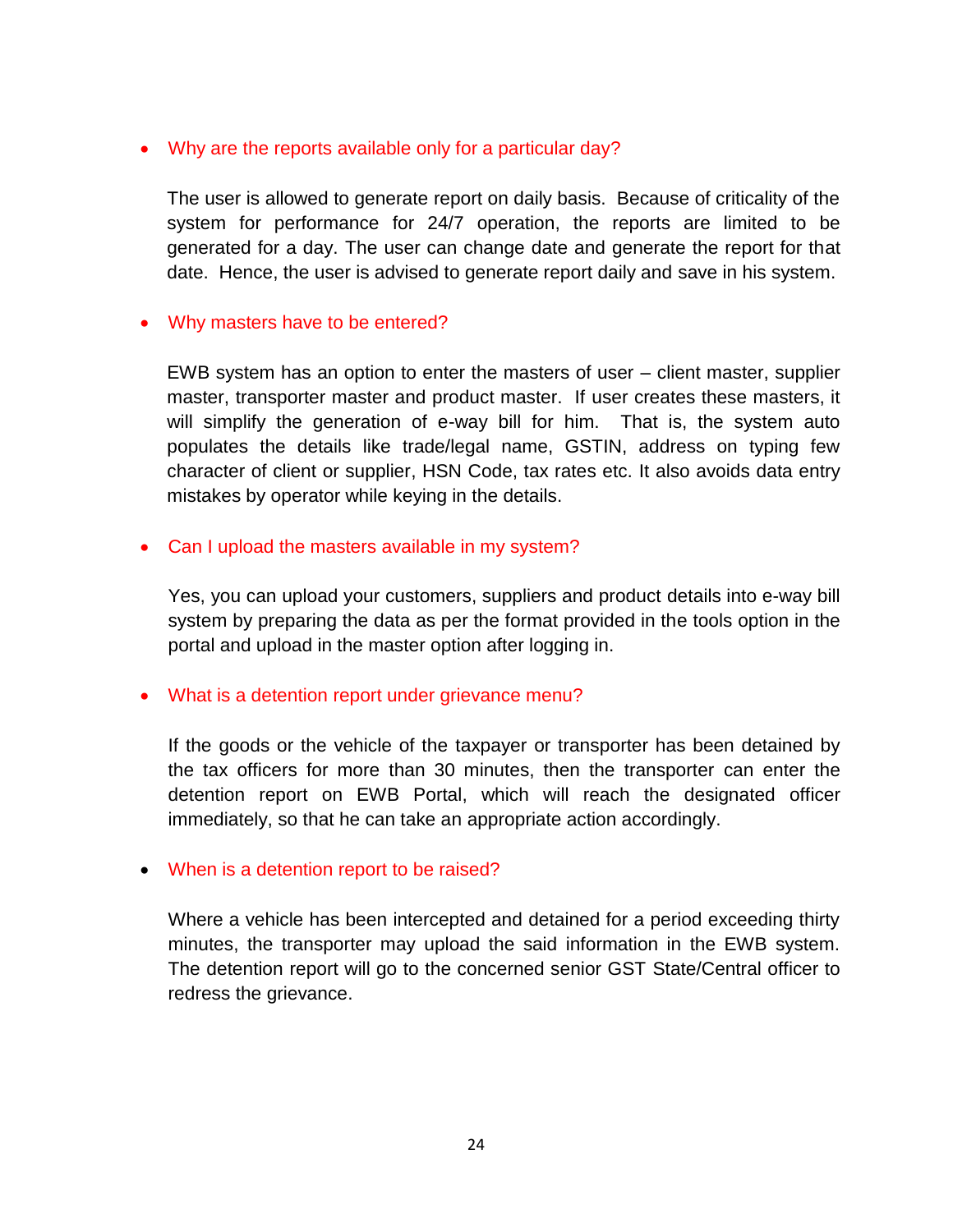### 12. **FAQs – Miscellaneous**

### What is Over Dimensional Cargo?

Over Dimensional Cargo mean a cargo carried as a single indivisible unit and which exceeds the dimensional limits prescribed in rule 93 of the Central Motor Vehicle Rules 1989 made under the Motor Vehicles Act, 1988.

• How the consignor is supposed to give authorization to transporter or ecommerce operator and courier agency for generating PART-A of e-way bill?

It is their mutual agreement and way out to do the same. If a transporter or courier agency or the e-commerce operator fills PART-A, it will be assumed by the department that they have got authorization from consignor for filling PART-A.

#### • In case of Public transport, how to carry e-way bill?

In case of movement of goods by public transport, e-way bill shall be generated by the person who is causing the movement of the goods, in case of any verification, he can show e-way bill number to the proper officer.

• What is the meaning of consignment value?

It is the value of the goods declared in invoice, a bill of challan or a delivery challan, as the case may be, issued in respect of the said consignment and also include Central tax, State or Union territory tax, Integrated tax and Cess charged, if any. But, it will not include value of exempt supply of goods, where the invoice is issued in respect of both exempt and taxable supply. It will also not include value of freight charges for the movement charged by transporter.

• In case of movement of goods by Railways, is there a requirement for railway to carry e-way bill along with goods?

In case of movement of goods by Railways, there is no requirement to carry eway bill along with the goods, but railways has to carry invoice or delivery challan or bill of supply as the case may be along with goods. Further, e-way bill generated for the movement is required to be produced at the time of delivery of the goods. Railways shall not deliver goods unless the e-way bill required under rules is produced at the time of delivery. But for the purposes of e-way bill, the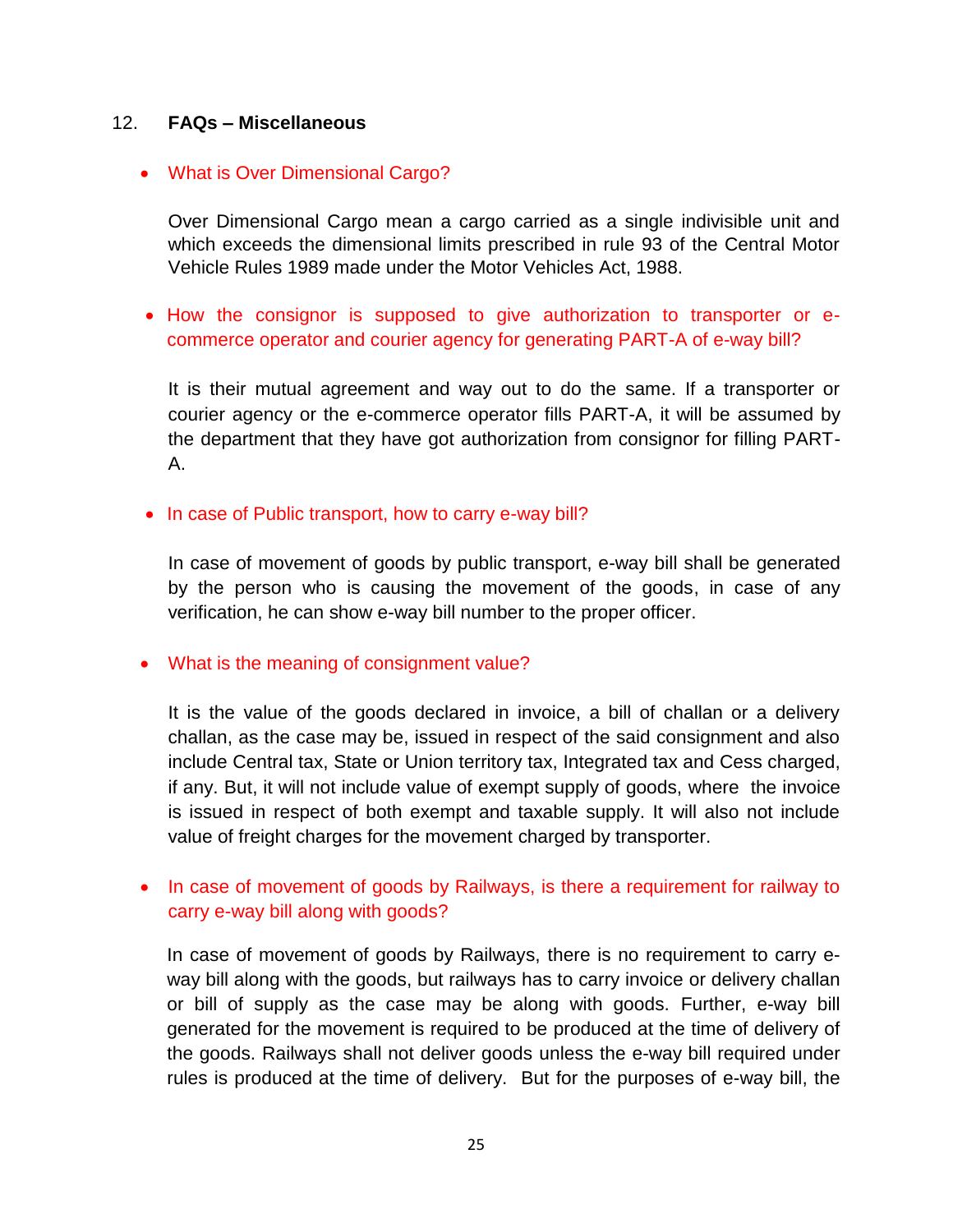expression 'transported by railways' does not include the 'leasing of parcel space by Railways'.

 If the value of the goods carried in a single conveyance is more than 50,000/ though value of all or some of the individual consignments is below Rs. 50,000/-, does transporter need to generate e-way bill for all such smaller consignments?

As rule 138(7) will be notified from a future date, hence till the notification for that effect comes, transporter needs not generate e-way bill for consignments having value less than Rs 50,000/-, even if the value of the goods carried in single conveyance is more than Rs 50,000/-, till the said sub-rule is notified.

Does the vehicle carrying goods from CSD to unit run canteens need e-way bill?

No, these are exempted supply and therefore have been exempted from the requirement of carrying e-way bill.

• Is the e-way bill required for the movement of empty cargo containers?

No, such movement has been exempted from e-way bill.

Does the movement of goods under Customs seal require e-way bill?

No, such movement has been exempted from e-way bill.

 Does the movement of goods which are in transit to or from Nepal/Bhutan, require e-way bill for movement?

No, such movement has been exempted from e-way bill.

• Is the temporary vehicle number allowed for e-way bill generation?

Yes, temporary vehicle number can also be inserted as vehicle number for the purpose of e-way bill generation.

Whether e-way bill is required for intra -State movement of goods?

At present e-way bill is required only for inter-State movement of goods. For intra-State movement of goods the requirement for e-way bill will be introduced in a phased manner, for which rules will be notified by respective states separately.

• I am dealer in tractors. I purchased 20 tractors from the manufacturer. These tractors are not brought on any motorized conveyance as goods but are brought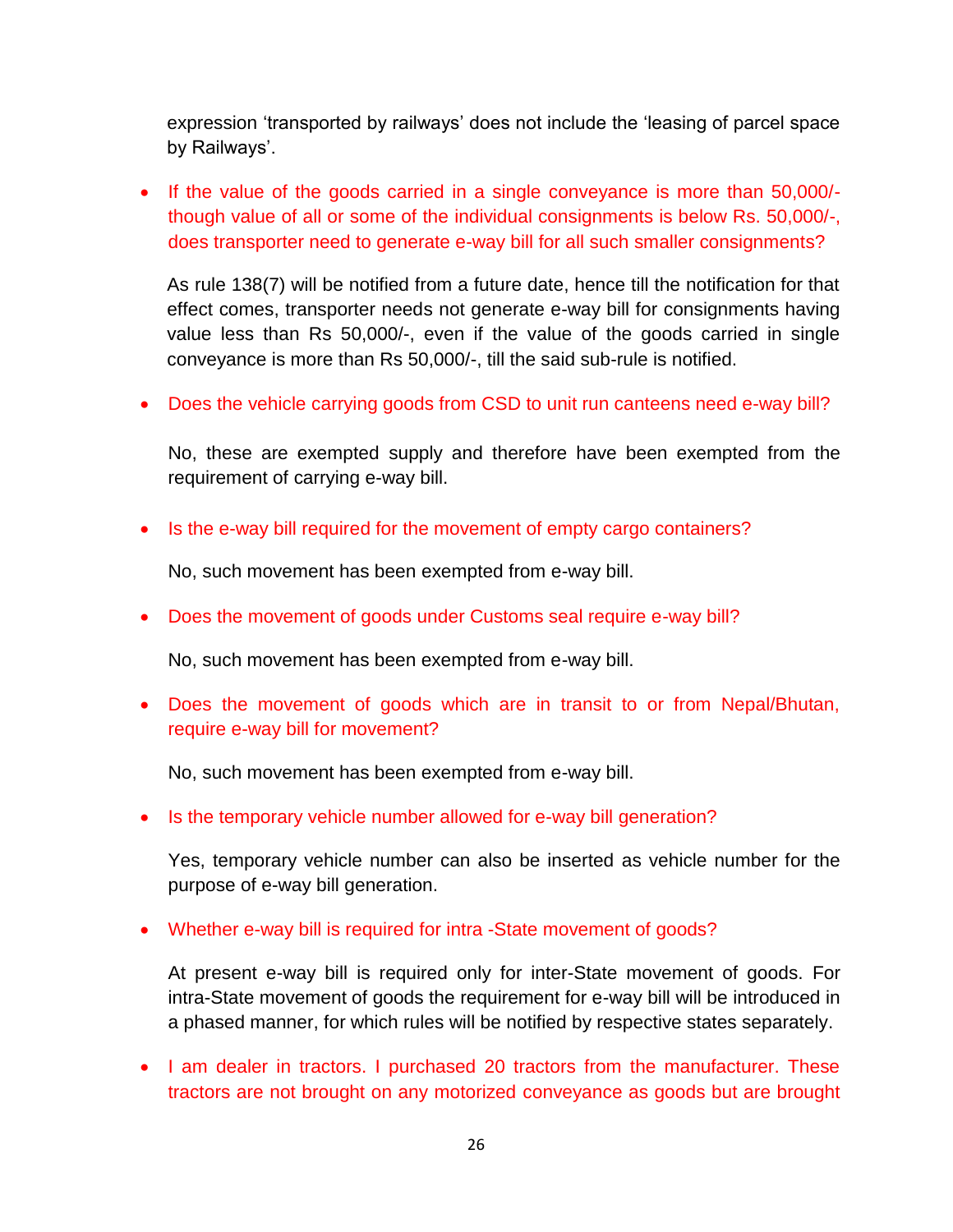to my premise by driving them. Also, these tractors have not got the vehicle number. Is e-way bill required in such cases?

E-way bill is required in such cases. The temporary number or any identifiable number with the tractor have to be used for filling details of the vehicle number for the purpose of e-way bill generation.

Who is responsible for EWB generation in case DTA sales from SEZ/FTWZ?

There is no special provision for such supply and hence the registered person who causes movement of goods shall be responsible for the generation of e-Way bill as per the rules.

• In many cases where manufacturer or wholesaler is supplying to retailers, or where a consolidated shipment is shipped out, and then distributed to multiple consignees, the recipient is unknown at the time the goods are dispatched from shipper's premises. A very common example is when FMCG companies send a truck out to supply kirana stores in a particular area. What needs to be done in such cases?

In such cases, movement is caused on behalf of self. No supply is being made. In such cases, delivery challan may be used for generation of e-way bills. All the provisions for delivery challan need to be followed along with the rules for e-way bills.

 What should be the value in e-waybill in case goods are sent on lease basis as the value of machine is much higher than leasing charges?

The value of goods needs to be mentioned as per the explanation 2 of the sub– rule (1) of rule 138.

 Expired stock has no commercial value, but is often transported back to the seller for statutory and regulatory requirements, or for destruction by seller himself. What needs to be done for such cases of transportation of the expired stock?

E-way bills are required even in cases where goods are moved for reasons other than supply. Delivery Challan has to be the basis for generation of e-way bill in such cases.